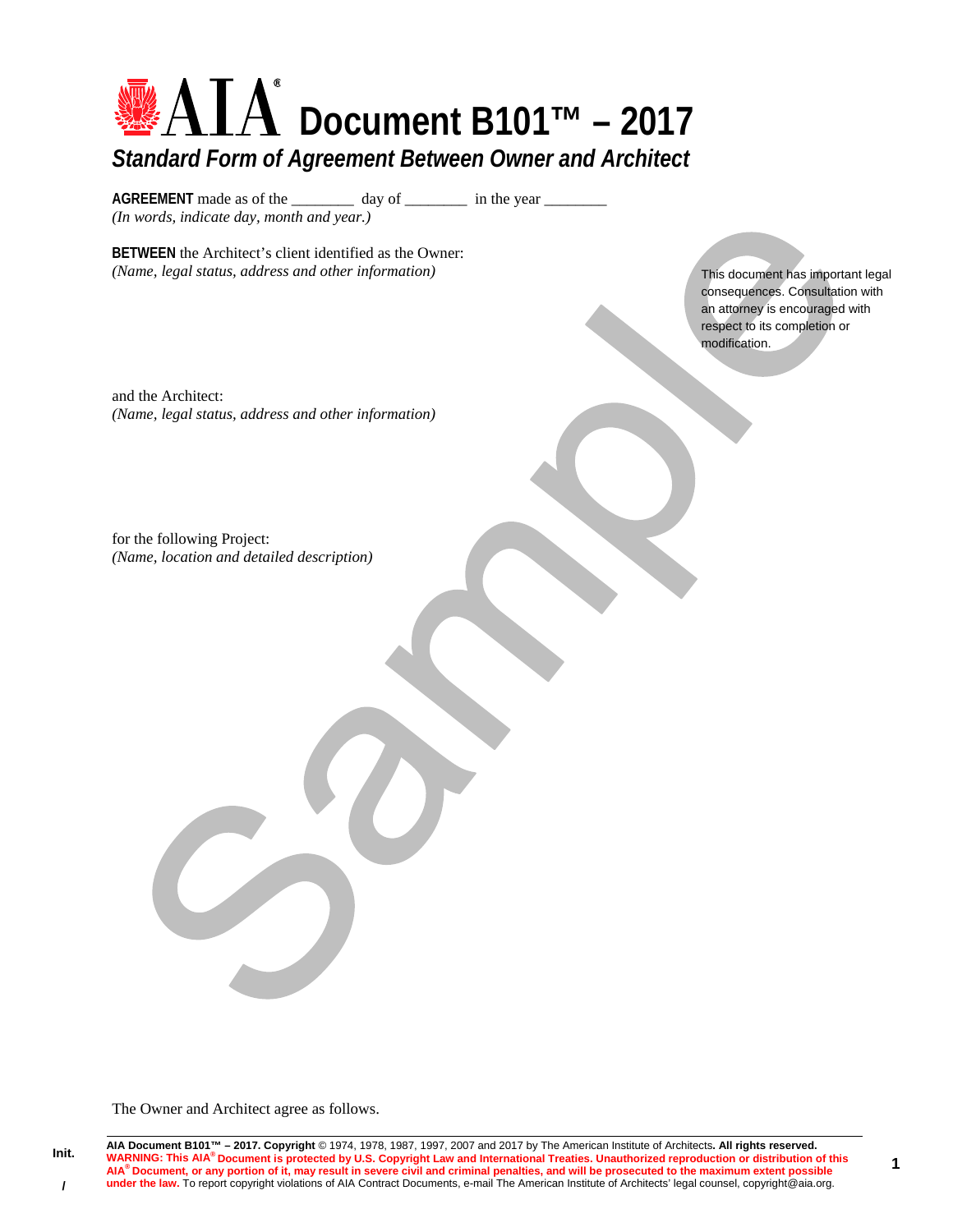## **TABLE OF ARTICLES**

- **1 INITIAL INFORMATION**
- **2 ARCHITECT'S RESPONSIBILITIES**
- **3 SCOPE OF ARCHITECT'S BASIC SERVICES**
- **4 SUPPLEMENTAL AND ADDITIONAL SERVICES**
- **5 OWNER'S RESPONSIBILITIES**
- **6 COST OF THE WORK**
- **7 COPYRIGHTS AND LICENSES**
- **8 CLAIMS AND DISPUTES**
- **9 TERMINATION OR SUSPENSION**
- **10 MISCELLANEOUS PROVISIONS**
- **11 COMPENSATION**
- **12 SPECIAL TERMS AND CONDITIONS**
- **13 SCOPE OF THE AGREEMENT**

# **ARTICLE 1 INITIAL INFORMATION**

**§ 1.1** This Agreement is based on the Initial Information set forth in this Section 1.1. *(For each item in this section, insert the information or a statement such as "not applicable" or "unknown at time of execution.")* 

### **§ 1.1.1** The Owner's program for the Project:

*(Insert the Owner's program, identify documentation that establishes the Owner's program, or state the manner in which the program will be developed.)* 

### **§ 1.1.2** The Project's physical characteristics:

*(Identify or describe pertinent information about the Project's physical characteristics, such as size; location; dimensions; geotechnical reports; site boundaries; topographic surveys; traffic and utility studies; availability of public and private utilities and services; legal description of the site, etc.)* 

**§ 1.1.3** The Owner's budget for the Cost of the Work, as defined in Section 6.1: *(Provide total and, if known, a line item breakdown.)* 

**§ 1.1.4** The Owner's anticipated design and construction milestone dates:

**.1** Design phase milestone dates, if any: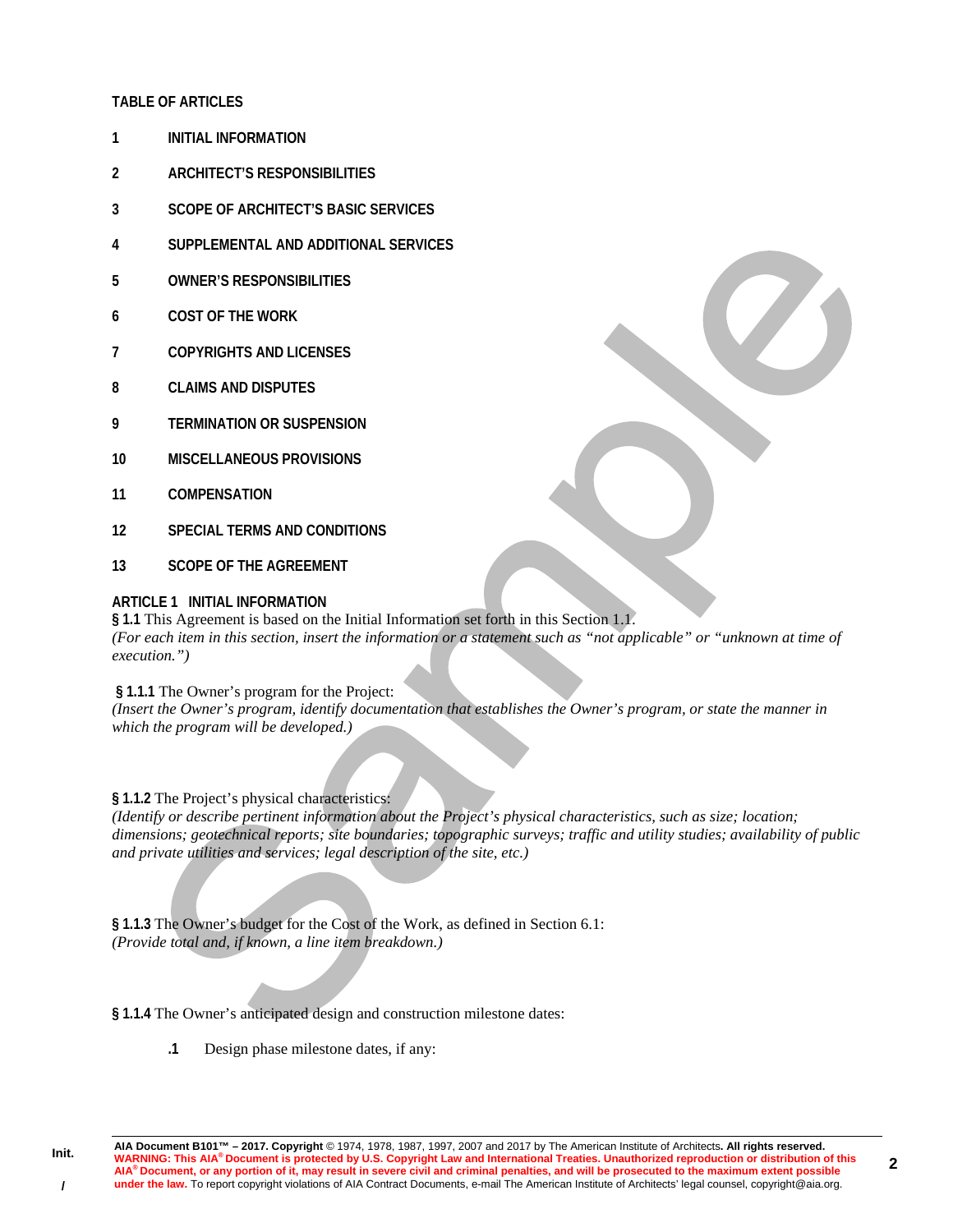- **.2** Construction commencement date:
- **.3** Substantial Completion date or dates:
- **.4** Other milestone dates:

**§ 1.1.5** The Owner intends the following procurement and delivery method for the Project: *(Identify method such as competitive bid or negotiated contract, as well as any requirements for accelerated or fasttrack design and construction, multiple bid packages, or phased construction.)* 

**§ 1.1.6** The Owner's anticipated Sustainable Objective for the Project: *(Identify and describe the Owner's Sustainable Objective for the Project, if any.)* 

**§ 1.1.6.1** If the Owner identifies a Sustainable Objective, the Owner and Architect shall complete and incorporate AIA Document E204™–2017, Sustainable Projects Exhibit, into this Agreement to define the terms, conditions and services related to the Owner's Sustainable Objective. If E204–2017 is incorporated into this agreement, the Owner and Architect shall incorporate the completed E204–2017 into the agreements with the consultants and contractors performing services or Work in any way associated with the Sustainable Objective.

**§ 1.1.7** The Owner identifies the following representative in accordance with Section 5.3: *(List name, address, and other contact information.)* 

**§ 1.1.8** The persons or entities, in addition to the Owner's representative, who are required to review the Architect's submittals to the Owner are as follows: *(List name, address, and other contact information.)* 

**§ 1.1.9** The Owner shall retain the following consultants and contractors: *(List name, legal status, address, and other contact information.)* 

**.1** Geotechnical Engineer:

**Init.** 

**/**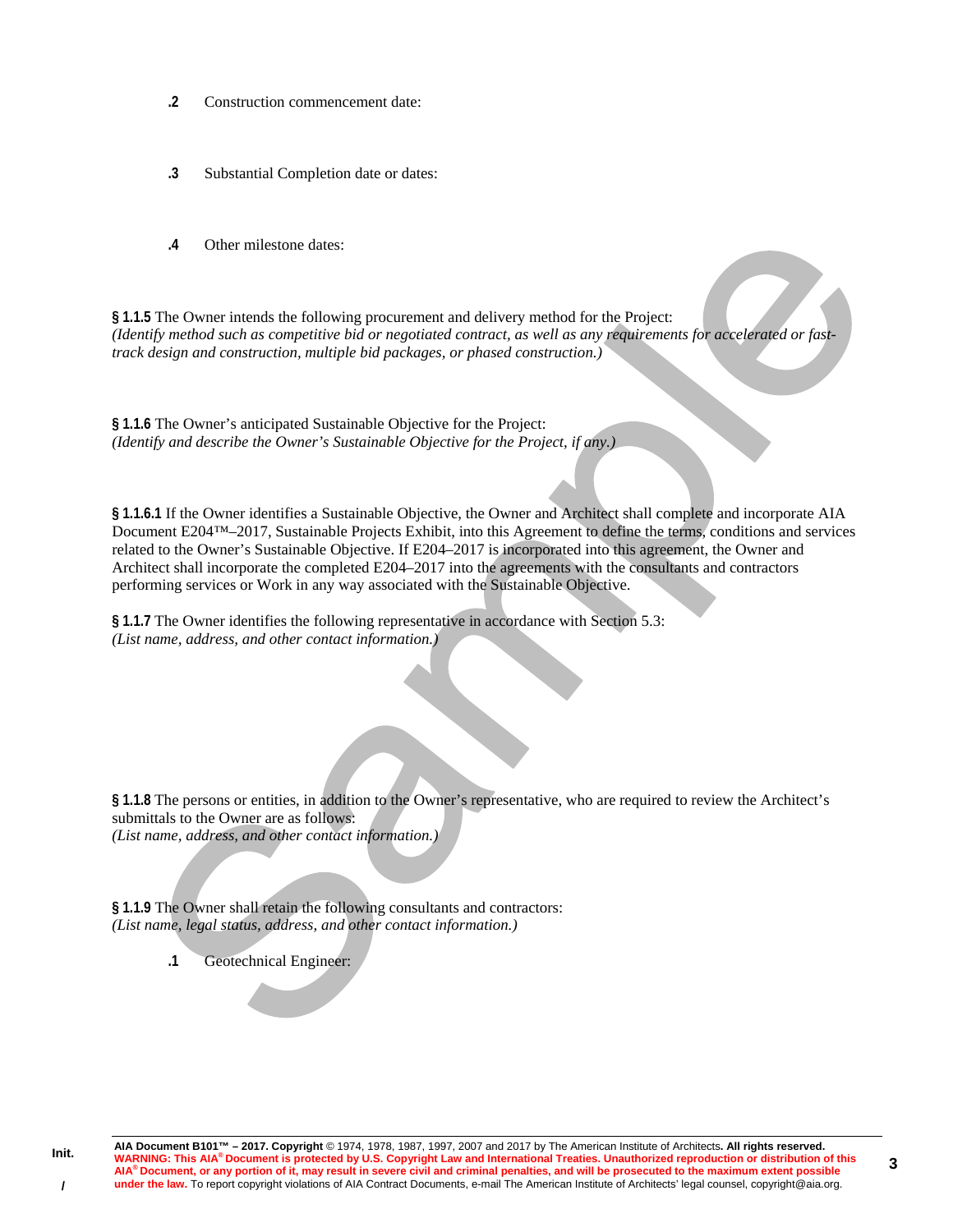**.2** Civil Engineer:

**.3** Other, if any:  *(List any other consultants and contractors retained by the Owner.)* 

**§ 1.1.10** The Architect identifies the following representative in accordance with Section 2.3: *(List name, address, and other contact information.)* 

§ 1.1.11 The Architect shall retain the consultants identified in Sections 1.1.11.1 and 1.1.11.2: *(List name, legal status, address, and other contact information.)* 

**§ 1.1.11.1** Consultants retained under Basic Services: **.1** Structural Engineer:

**.2** Mechanical Engineer:

**.3** Electrical Engineer:

í

I

**§ 1.1.11.2** Consultants retained under Supplemental Services:

**§ 1.1.12** Other Initial Information on which the Agreement is based:

**4** 

Z.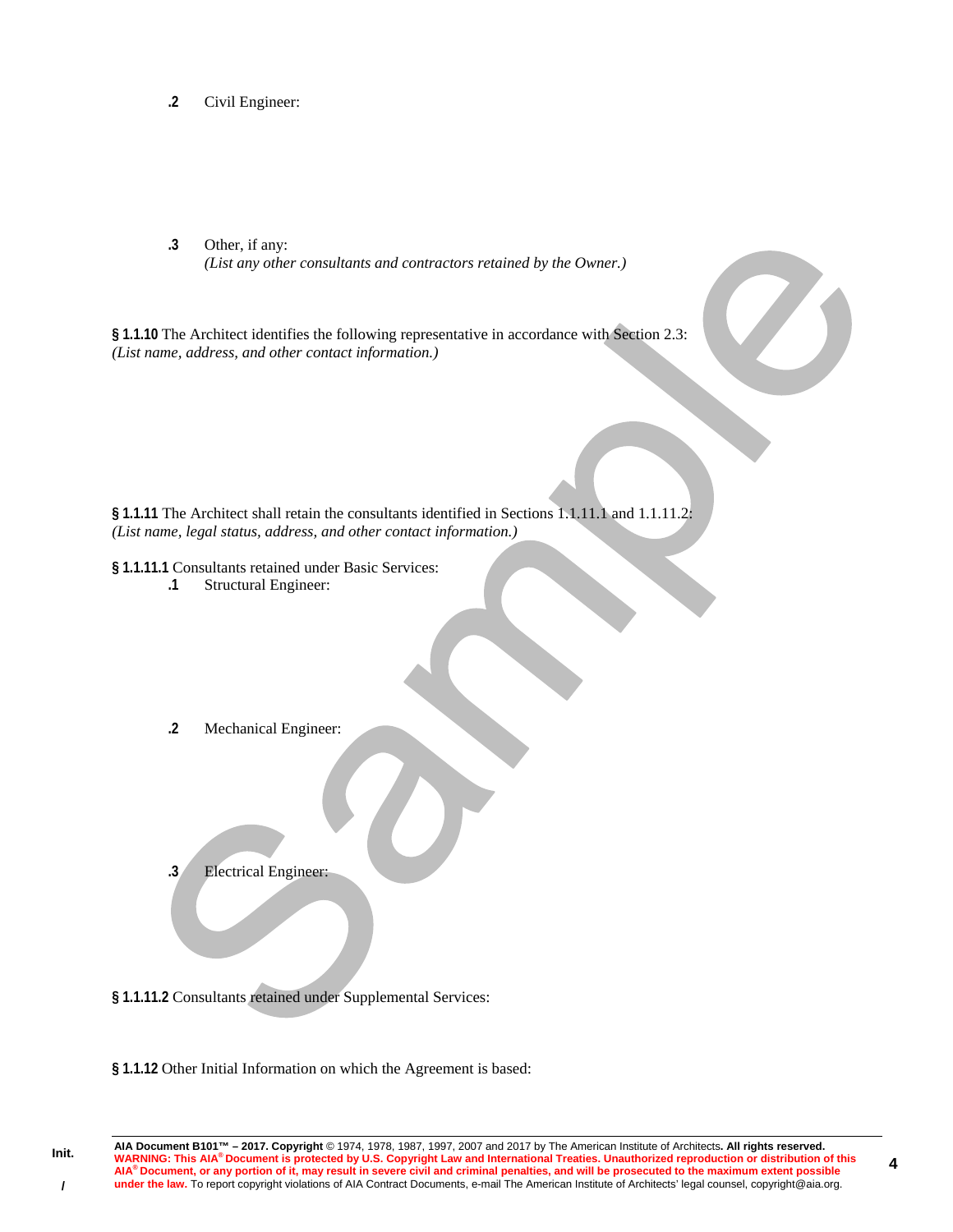**§ 1.2** The Owner and Architect may rely on the Initial Information. Both parties, however, recognize that the Initial Information may materially change and, in that event, the Owner and the Architect shall appropriately adjust the Architect's services, schedule for the Architect's services, and the Architect's compensation. The Owner shall adjust the Owner's budget for the Cost of the Work and the Owner's anticipated design and construction milestones, as necessary, to accommodate material changes in the Initial Information.

**§ 1.3** The parties shall agree upon protocols governing the transmission and use of Instruments of Service or any other information or documentation in digital form. The parties will use AIA Document E203™–2013, Building Information Modeling and Digital Data Exhibit, to establish the protocols for the development, use, transmission, and exchange of digital data.

**§ 1.3.1** Any use of, or reliance on, all or a portion of a building information model without agreement to protocols governing the use of, and reliance on, the information contained in the model and without having those protocols set forth in AIA Document E203™–2013, Building Information Modeling and Digital Data Exhibit, and the requisite AIA Document G202™–2013, Project Building Information Modeling Protocol Form, shall be at the using or relying party's sole risk and without liability to the other party and its contractors or consultants, the authors of, or contributors to, the building information model, and each of their agents and employees.

## **ARTICLE 2 ARCHITECT'S RESPONSIBILITIES**

**§ 2.1** The Architect shall provide professional services as set forth in this Agreement. The Architect represents that it is properly licensed in the jurisdiction where the Project is located to provide the services required by this Agreement, or shall cause such services to be performed by appropriately licensed design professionals.

**§ 2.2** The Architect shall perform its services consistent with the professional skill and care ordinarily provided by architects practicing in the same or similar locality under the same or similar circumstances. The Architect shall perform its services as expeditiously as is consistent with such professional skill and care and the orderly progress of the Project.

**§ 2.3** The Architect shall identify a representative authorized to act on behalf of the Architect with respect to the Project.

**§ 2.4** Except with the Owner's knowledge and consent, the Architect shall not engage in any activity, or accept any employment, interest or contribution that would reasonably appear to compromise the Architect's professional judgment with respect to this Project.

**§ 2.5** The Architect shall maintain the following insurance until termination of this Agreement. If any of the requirements set forth below are in addition to the types and limits the Architect normally maintains, the Owner shall pay the Architect as set forth in Section 11.9.

**§ 2.5.1** Commercial General Liability with policy limits of not less than (\$ ) for each occurrence and (\$ ) in the aggregate for bodily injury and property damage.

**§ 2.5.2** Automobile Liability covering vehicles owned, and non-owned vehicles used, by the Architect with policy limits of not less than (\$ ) per accident for bodily injury, death of any person, and property damage arising out of the ownership, maintenance and use of those motor vehicles, along with any other statutorily required automobile coverage.

**§ 2.5.3** The Architect may achieve the required limits and coverage for Commercial General Liability and Automobile Liability through a combination of primary and excess or umbrella liability insurance, provided such primary and excess or umbrella liability insurance policies result in the same or greater coverage as the coverages required under Sections 2.5.1 and 2.5.2, and in no event shall any excess or umbrella liability insurance provide narrower coverage than the primary policy. The excess policy shall not require the exhaustion of the underlying limits only through the actual payment by the underlying insurers.

**§ 2.5.4** Workers' Compensation at statutory limits.

**Init.** 

**/** 

**§ 2.5.5** Employers' Liability with policy limits not less than (\$ ) each accident, (\$ ) each employee, and (\$ ) policy limit.

**§ 2.5.6** Professional Liability covering negligent acts, errors and omissions in the performance of professional services with policy limits of not less than  $(\text{\$})$  per claim and  $(\text{\$})$  in the aggregate.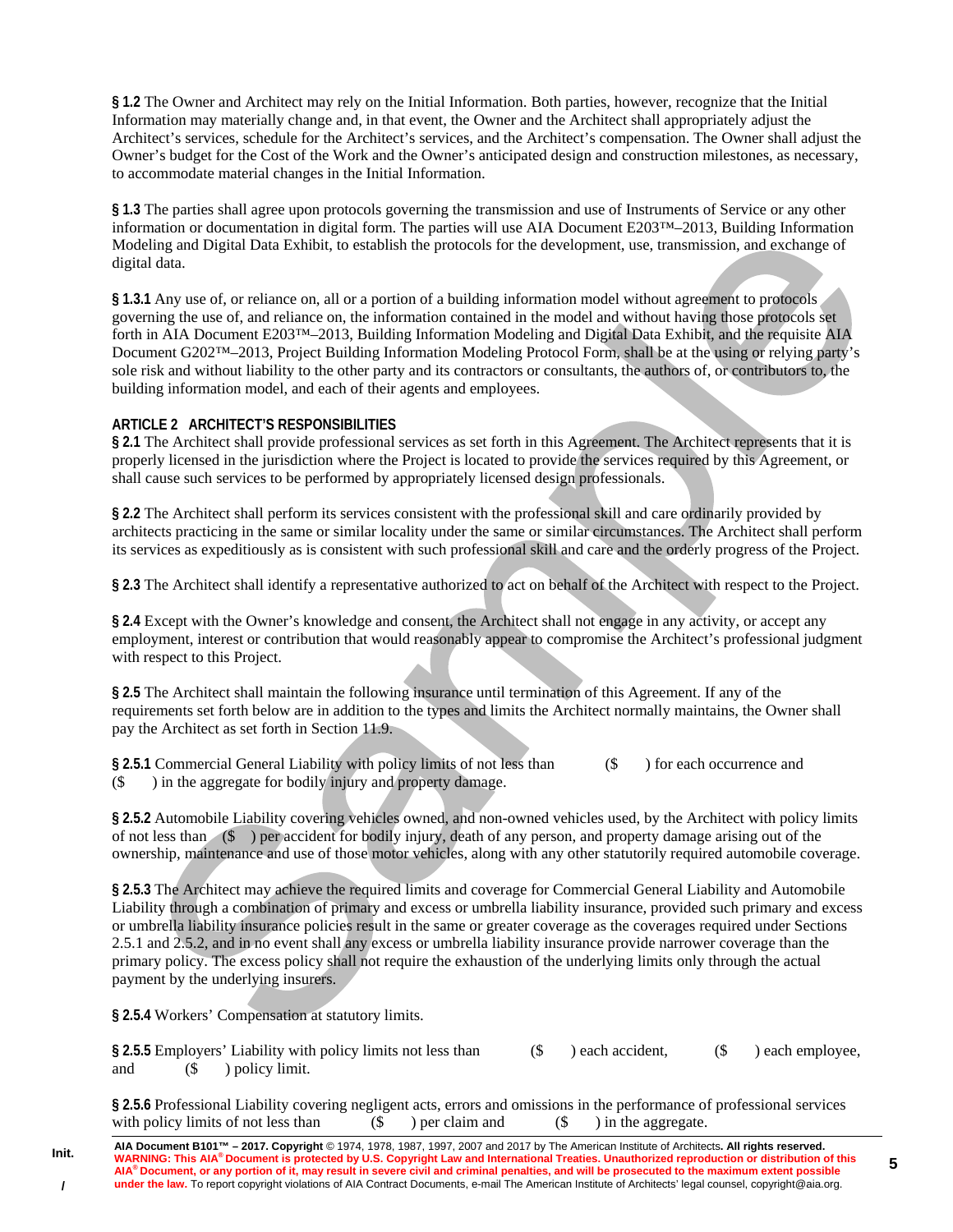**§ 2.5.7 Additional Insured Obligations.** To the fullest extent permitted by law, the Architect shall cause the primary and excess or umbrella polices for Commercial General Liability and Automobile Liability to include the Owner as an additional insured for claims caused in whole or in part by the Architect's negligent acts or omissions. The additional insured coverage shall be primary and non-contributory to any of the Owner's insurance policies and shall apply to both ongoing and completed operations.

**§ 2.5.8** The Architect shall provide certificates of insurance to the Owner that evidence compliance with the requirements in this Section 2.5.

## **ARTICLE 3 SCOPE OF ARCHITECT'S BASIC SERVICES**

**§ 3.1** The Architect's Basic Services consist of those described in this Article 3 and include usual and customary structural, mechanical, and electrical engineering services. Services not set forth in this Article 3 are Supplemental or Additional Services.

**§ 3.1.1** The Architect shall manage the Architect's services, research applicable design criteria, attend Project meetings, communicate with members of the Project team, and report progress to the Owner.

**§ 3.1.2** The Architect shall coordinate its services with those services provided by the Owner and the Owner's consultants. The Architect shall be entitled to rely on, and shall not be responsible for, the accuracy, completeness, and timeliness of, services and information furnished by the Owner and the Owner's consultants. The Architect shall provide prompt written notice to the Owner if the Architect becomes aware of any error, omission, or inconsistency in such services or information.

**§ 3.1.3** As soon as practicable after the date of this Agreement, the Architect shall submit for the Owner's approval a schedule for the performance of the Architect's services. The schedule initially shall include anticipated dates for the commencement of construction and for Substantial Completion of the Work as set forth in the Initial Information. The schedule shall include allowances for periods of time required for the Owner's review, for the performance of the Owner's consultants, and for approval of submissions by authorities having jurisdiction over the Project. Once approved by the Owner, time limits established by the schedule shall not, except for reasonable cause, be exceeded by the Architect or Owner. With the Owner's approval, the Architect shall adjust the schedule, if necessary, as the Project proceeds until the commencement of construction.

**§ 3.1.4** The Architect shall not be responsible for an Owner's directive or substitution, or for the Owner's acceptance of non-conforming Work, made or given without the Architect's written approval.

**§ 3.1.5** The Architect shall contact governmental authorities required to approve the Construction Documents and entities providing utility services to the Project. The Architect shall respond to applicable design requirements imposed by those authorities and entities.

**§ 3.1.6** The Architect shall assist the Owner in connection with the Owner's responsibility for filing documents required for the approval of governmental authorities having jurisdiction over the Project.

## **§ 3.2 Schematic Design Phase Services**

**§ 3.2.1** The Architect shall review the program and other information furnished by the Owner, and shall review laws, codes, and regulations applicable to the Architect's services.

**§ 3.2.2** The Architect shall prepare a preliminary evaluation of the Owner's program, schedule, budget for the Cost of the Work, Project site, the proposed procurement and delivery method, and other Initial Information, each in terms of the other, to ascertain the requirements of the Project. The Architect shall notify the Owner of (1) any inconsistencies discovered in the information, and (2) other information or consulting services that may be reasonably needed for the Project.

**§ 3.2.3** The Architect shall present its preliminary evaluation to the Owner and shall discuss with the Owner alternative approaches to design and construction of the Project. The Architect shall reach an understanding with the Owner regarding the requirements of the Project.

**Init. /**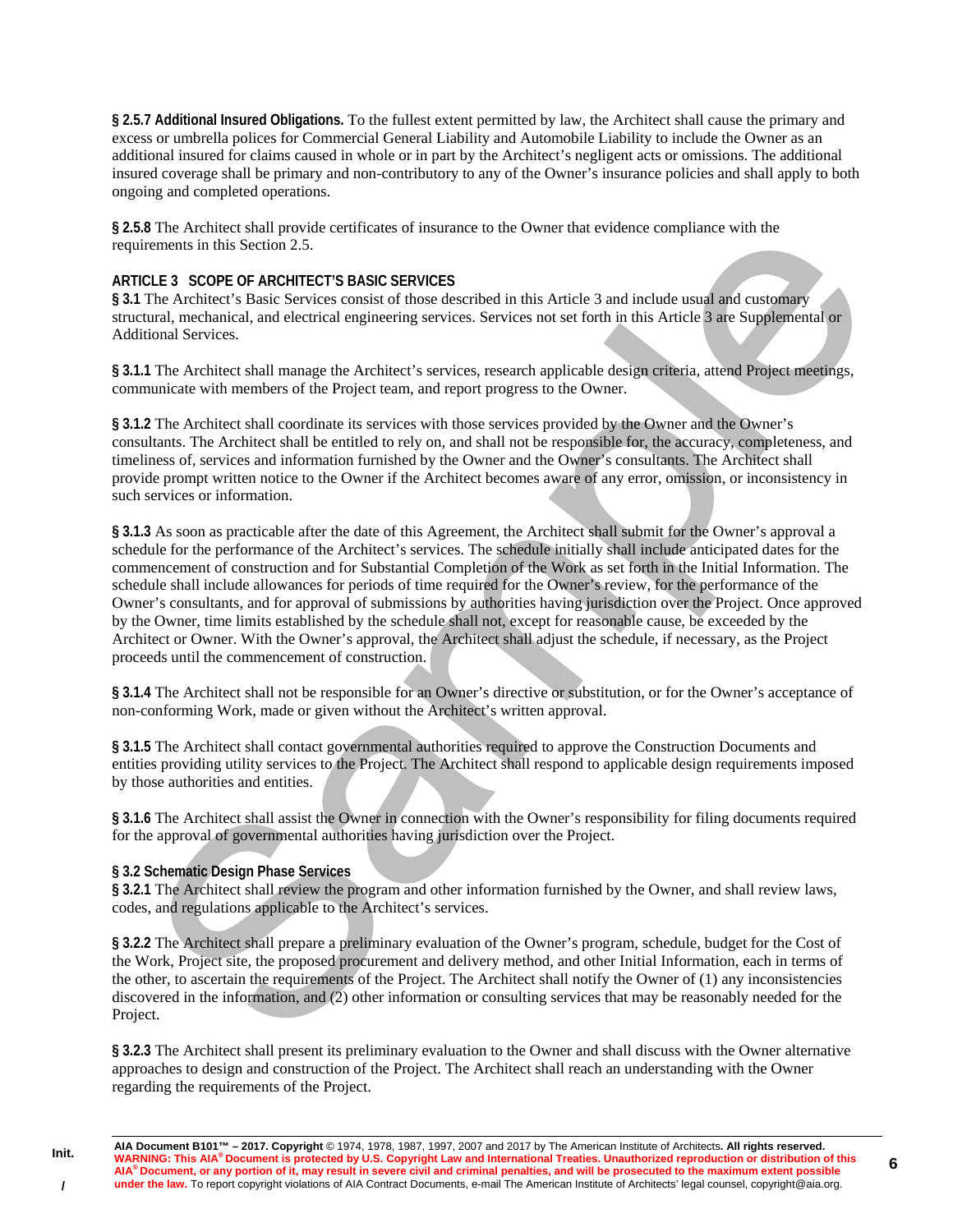**§ 3.2.4** Based on the Project requirements agreed upon with the Owner, the Architect shall prepare and present, for the Owner's approval, a preliminary design illustrating the scale and relationship of the Project components.

**§ 3.2.5** Based on the Owner's approval of the preliminary design, the Architect shall prepare Schematic Design Documents for the Owner's approval. The Schematic Design Documents shall consist of drawings and other documents including a site plan, if appropriate, and preliminary building plans, sections and elevations; and may include some combination of study models, perspective sketches, or digital representations. Preliminary selections of major building systems and construction materials shall be noted on the drawings or described in writing.

**§ 3.2.5.1** The Architect shall consider sustainable design alternatives, such as material choices and building orientation, together with other considerations based on program and aesthetics, in developing a design that is consistent with the Owner's program, schedule and budget for the Cost of the Work. The Owner may obtain more advanced sustainable design services as a Supplemental Service under Section 4.1.1.

**§ 3.2.5.2** The Architect shall consider the value of alternative materials, building systems and equipment, together with other considerations based on program and aesthetics, in developing a design for the Project that is consistent with the Owner's program, schedule, and budget for the Cost of the Work.

**§ 3.2.6** The Architect shall submit to the Owner an estimate of the Cost of the Work prepared in accordance with Section 6.3.

**§ 3.2.7** The Architect shall submit the Schematic Design Documents to the Owner, and request the Owner's approval.

## **§ 3.3 Design Development Phase Services**

**§ 3.3.1** Based on the Owner's approval of the Schematic Design Documents, and on the Owner's authorization of any adjustments in the Project requirements and the budget for the Cost of the Work, the Architect shall prepare Design Development Documents for the Owner's approval. The Design Development Documents shall illustrate and describe the development of the approved Schematic Design Documents and shall consist of drawings and other documents including plans, sections, elevations, typical construction details, and diagrammatic layouts of building systems to fix and describe the size and character of the Project as to architectural, structural, mechanical and electrical systems, and other appropriate elements. The Design Development Documents shall also include outline specifications that identify major materials and systems and establish, in general, their quality levels.

**§ 3.3.2** The Architect shall update the estimate of the Cost of the Work prepared in accordance with Section 6.3.

**§ 3.3.3** The Architect shall submit the Design Development Documents to the Owner, advise the Owner of any adjustments to the estimate of the Cost of the Work, and request the Owner's approval.

### **§ 3.4 Construction Documents Phase Services**

**Init.** 

**/** 

**§ 3.4.1** Based on the Owner's approval of the Design Development Documents, and on the Owner's authorization of any adjustments in the Project requirements and the budget for the Cost of the Work, the Architect shall prepare Construction Documents for the Owner's approval. The Construction Documents shall illustrate and describe the further development of the approved Design Development Documents and shall consist of Drawings and Specifications setting forth in detail the quality levels and performance criteria of materials and systems and other requirements for the construction of the Work. The Owner and Architect acknowledge that, in order to perform the Work, the Contractor will provide additional information, including Shop Drawings, Product Data, Samples and other similar submittals, which the Architect shall review in accordance with Section 3.6.4.

**§ 3.4.2** The Architect shall incorporate the design requirements of governmental authorities having jurisdiction over the Project into the Construction Documents.

**§ 3.4.3** During the development of the Construction Documents, the Architect shall assist the Owner in the development and preparation of (1) procurement information that describes the time, place, and conditions of bidding, including bidding or proposal forms; (2) the form of agreement between the Owner and Contractor; and (3) the Conditions of the Contract for Construction (General, Supplementary and other Conditions). The Architect shall also compile a project manual that includes the Conditions of the Contract for Construction and Specifications, and may include bidding requirements and sample forms.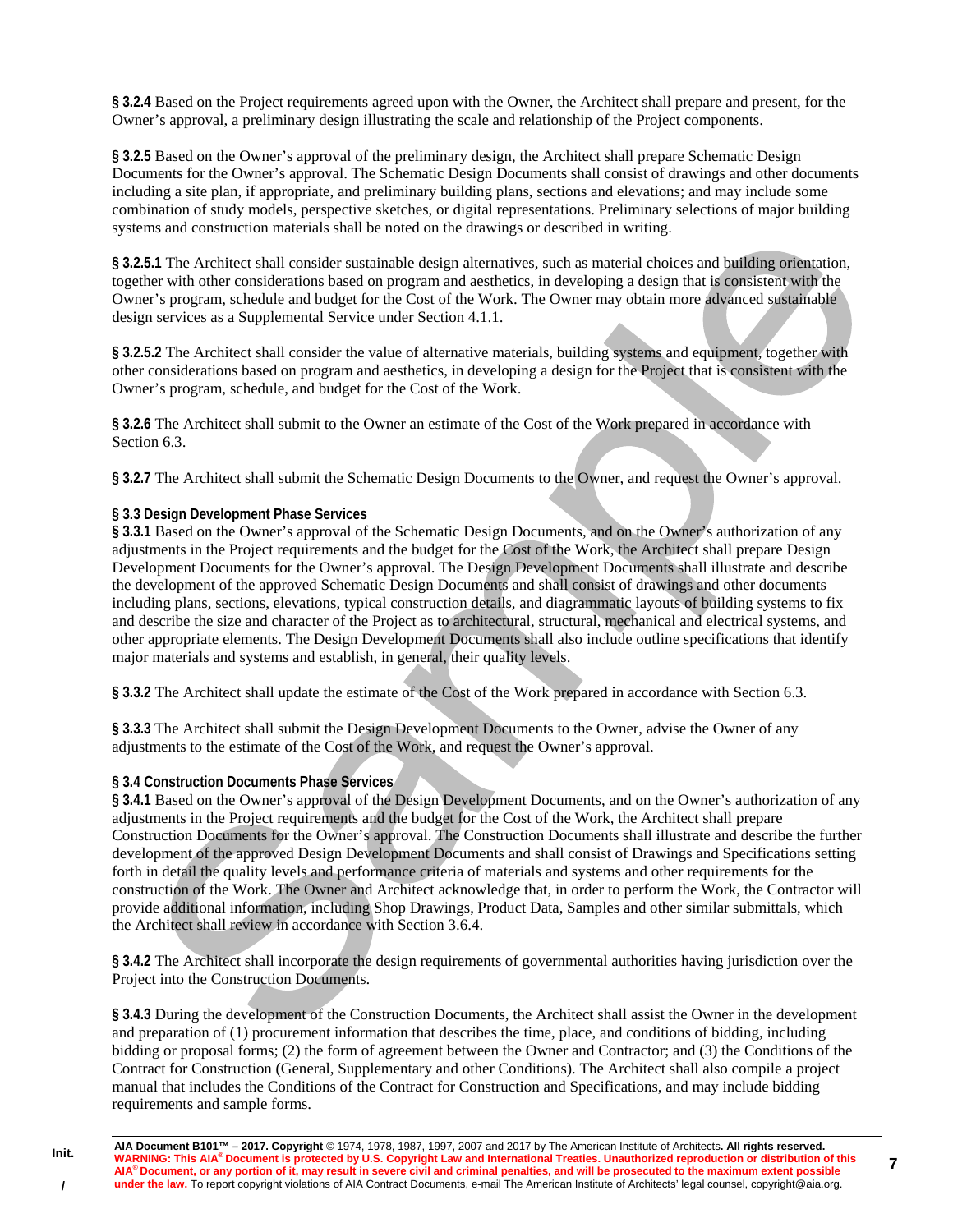**§ 3.4.4** The Architect shall update the estimate for the Cost of the Work prepared in accordance with Section 6.3.

**§ 3.4.5** The Architect shall submit the Construction Documents to the Owner, advise the Owner of any adjustments to the estimate of the Cost of the Work, take any action required under Section 6.5, and request the Owner's approval.

### **§ 3.5 Procurement Phase Services**

### **§ 3.5.1 General**

The Architect shall assist the Owner in establishing a list of prospective contractors. Following the Owner's approval of the Construction Documents, the Architect shall assist the Owner in (1) obtaining either competitive bids or negotiated proposals; (2) confirming responsiveness of bids or proposals; (3) determining the successful bid or proposal, if any; and, (4) awarding and preparing contracts for construction.

## **§ 3.5.2 Competitive Bidding**

**§ 3.5.2.1** Bidding Documents shall consist of bidding requirements and proposed Contract Documents.

**§ 3.5.2.2** The Architect shall assist the Owner in bidding the Project by:

- **.1** facilitating the distribution of Bidding Documents to prospective bidders;
- **.2** organizing and conducting a pre-bid conference for prospective bidders;
- **.3** preparing responses to questions from prospective bidders and providing clarifications and interpretations of the Bidding Documents to the prospective bidders in the form of addenda; and,
- **.4** organizing and conducting the opening of the bids, and subsequently documenting and distributing the bidding results, as directed by the Owner.

**§ 3.5.2.3** If the Bidding Documents permit substitutions, upon the Owner's written authorization, the Architect shall, as an Additional Service, consider requests for substitutions and prepare and distribute addenda identifying approved substitutions to all prospective bidders.

## **§ 3.5.3 Negotiated Proposals**

**§ 3.5.3.1** Proposal Documents shall consist of proposal requirements and proposed Contract Documents.

**§ 3.5.3.2** The Architect shall assist the Owner in obtaining proposals by:

- **.1** facilitating the distribution of Proposal Documents for distribution to prospective contractors and requesting their return upon completion of the negotiation process;
- **.2** organizing and participating in selection interviews with prospective contractors;
- **.3** preparing responses to questions from prospective contractors and providing clarifications and interpretations of the Proposal Documents to the prospective contractors in the form of addenda; and,
- **.4** participating in negotiations with prospective contractors, and subsequently preparing a summary report of the negotiation results, as directed by the Owner.

**§ 3.5.3.3** If the Proposal Documents permit substitutions, upon the Owner's written authorization, the Architect shall, as an Additional Service, consider requests for substitutions and prepare and distribute addenda identifying approved substitutions to all prospective contractors.

# **§ 3.6 Construction Phase Services**

## **§ 3.6.1 General**

**Init.** 

**/** 

**§ 3.6.1.1** The Architect shall provide administration of the Contract between the Owner and the Contractor as set forth below and in AIA Document A201™–2017, General Conditions of the Contract for Construction. If the Owner and Contractor modify AIA Document A201–2017, those modifications shall not affect the Architect's services under this Agreement unless the Owner and the Architect amend this Agreement.

**§ 3.6.1.2** The Architect shall advise and consult with the Owner during the Construction Phase Services. The Architect shall have authority to act on behalf of the Owner only to the extent provided in this Agreement. The Architect shall not have control over, charge of, or responsibility for the construction means, methods, techniques, sequences or procedures, or for safety precautions and programs in connection with the Work, nor shall the Architect be responsible for the Contractor's failure to perform the Work in accordance with the requirements of the Contract Documents. The Architect shall be responsible for the Architect's negligent acts or omissions, but shall not have control over or charge of, and shall not be responsible for, acts or omissions of the Contractor or of any other persons or entities performing portions of the Work.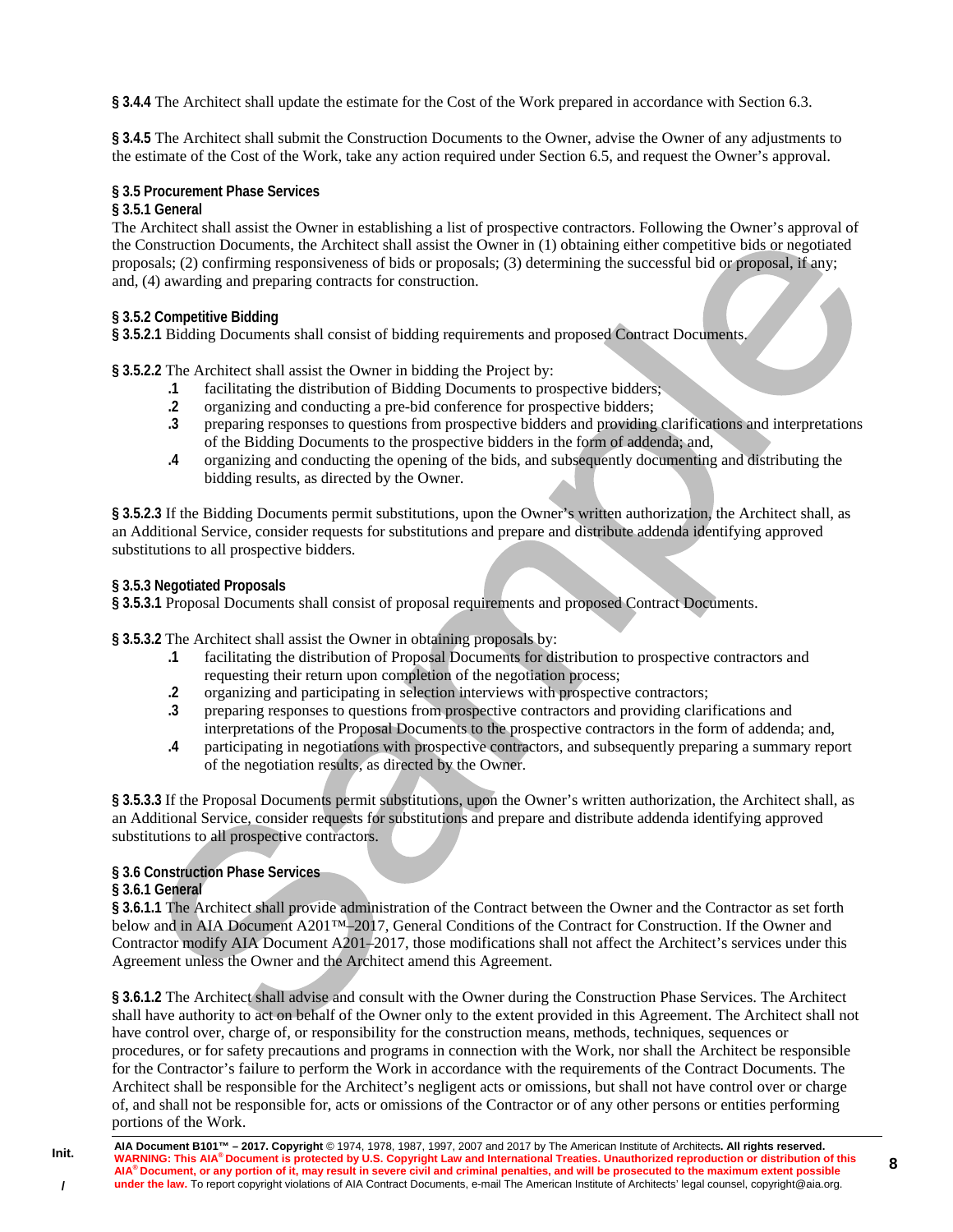**§ 3.6.1.3** Subject to Section 4.2 and except as provided in Section 3.6.6.5, the Architect's responsibility to provide Construction Phase Services commences with the award of the Contract for Construction and terminates on the date the Architect issues the final Certificate for Payment.

## **§ 3.6.2 Evaluations of the Work**

**§ 3.6.2.1** The Architect shall visit the site at intervals appropriate to the stage of construction, or as otherwise required in Section 4.2.3, to become generally familiar with the progress and quality of the portion of the Work completed, and to determine, in general, if the Work observed is being performed in a manner indicating that the Work, when fully completed, will be in accordance with the Contract Documents. However, the Architect shall not be required to make exhaustive or continuous on-site inspections to check the quality or quantity of the Work. On the basis of the site visits, the Architect shall keep the Owner reasonably informed about the progress and quality of the portion of the Work completed, and promptly report to the Owner (1) known deviations from the Contract Documents, (2) known deviations from the most recent construction schedule submitted by the Contractor, and (3) defects and deficiencies observed in the Work.

**§ 3.6.2.2** The Architect has the authority to reject Work that does not conform to the Contract Documents. Whenever the Architect considers it necessary or advisable, the Architect shall have the authority to require inspection or testing of the Work in accordance with the provisions of the Contract Documents, whether or not the Work is fabricated, installed or completed. However, neither this authority of the Architect nor a decision made in good faith either to exercise or not to exercise such authority shall give rise to a duty or responsibility of the Architect to the Contractor, Subcontractors, suppliers, their agents or employees, or other persons or entities performing portions of the Work.

**§ 3.6.2.3** The Architect shall interpret and decide matters concerning performance under, and requirements of, the Contract Documents on written request of either the Owner or Contractor. The Architect's response to such requests shall be made in writing within any time limits agreed upon or otherwise with reasonable promptness.

**§ 3.6.2.4** Interpretations and decisions of the Architect shall be consistent with the intent of, and reasonably inferable from, the Contract Documents and shall be in writing or in the form of drawings. When making such interpretations and decisions, the Architect shall endeavor to secure faithful performance by both Owner and Contractor, shall not show partiality to either, and shall not be liable for results of interpretations or decisions rendered in good faith. The Architect's decisions on matters relating to aesthetic effect shall be final if consistent with the intent expressed in the Contract Documents.

**§ 3.6.2.5** Unless the Owner and Contractor designate another person to serve as an Initial Decision Maker, as that term is defined in AIA Document A201–2017, the Architect shall render initial decisions on Claims between the Owner and Contractor as provided in the Contract Documents.

### **§ 3.6.3 Certificates for Payment to Contractor**

**Init.** 

**/** 

**§ 3.6.3.1** The Architect shall review and certify the amounts due the Contractor and shall issue certificates in such amounts. The Architect's certification for payment shall constitute a representation to the Owner, based on the Architect's evaluation of the Work as provided in Section 3.6.2 and on the data comprising the Contractor's Application for Payment, that, to the best of the Architect's knowledge, information and belief, the Work has progressed to the point indicated, the quality of the Work is in accordance with the Contract Documents, and that the Contractor is entitled to payment in the amount certified. The foregoing representations are subject to (1) an evaluation of the Work for conformance with the Contract Documents upon Substantial Completion, (2) results of subsequent tests and inspections, (3) correction of minor deviations from the Contract Documents prior to completion, and (4) specific qualifications expressed by the Architect.

**§ 3.6.3.2** The issuance of a Certificate for Payment shall not be a representation that the Architect has (1) made exhaustive or continuous on-site inspections to check the quality or quantity of the Work, (2) reviewed construction means, methods, techniques, sequences or procedures, (3) reviewed copies of requisitions received from Subcontractors and suppliers and other data requested by the Owner to substantiate the Contractor's right to payment, or (4) ascertained how or for what purpose the Contractor has used money previously paid on account of the Contract Sum.

**§ 3.6.3.3** The Architect shall maintain a record of the Applications and Certificates for Payment.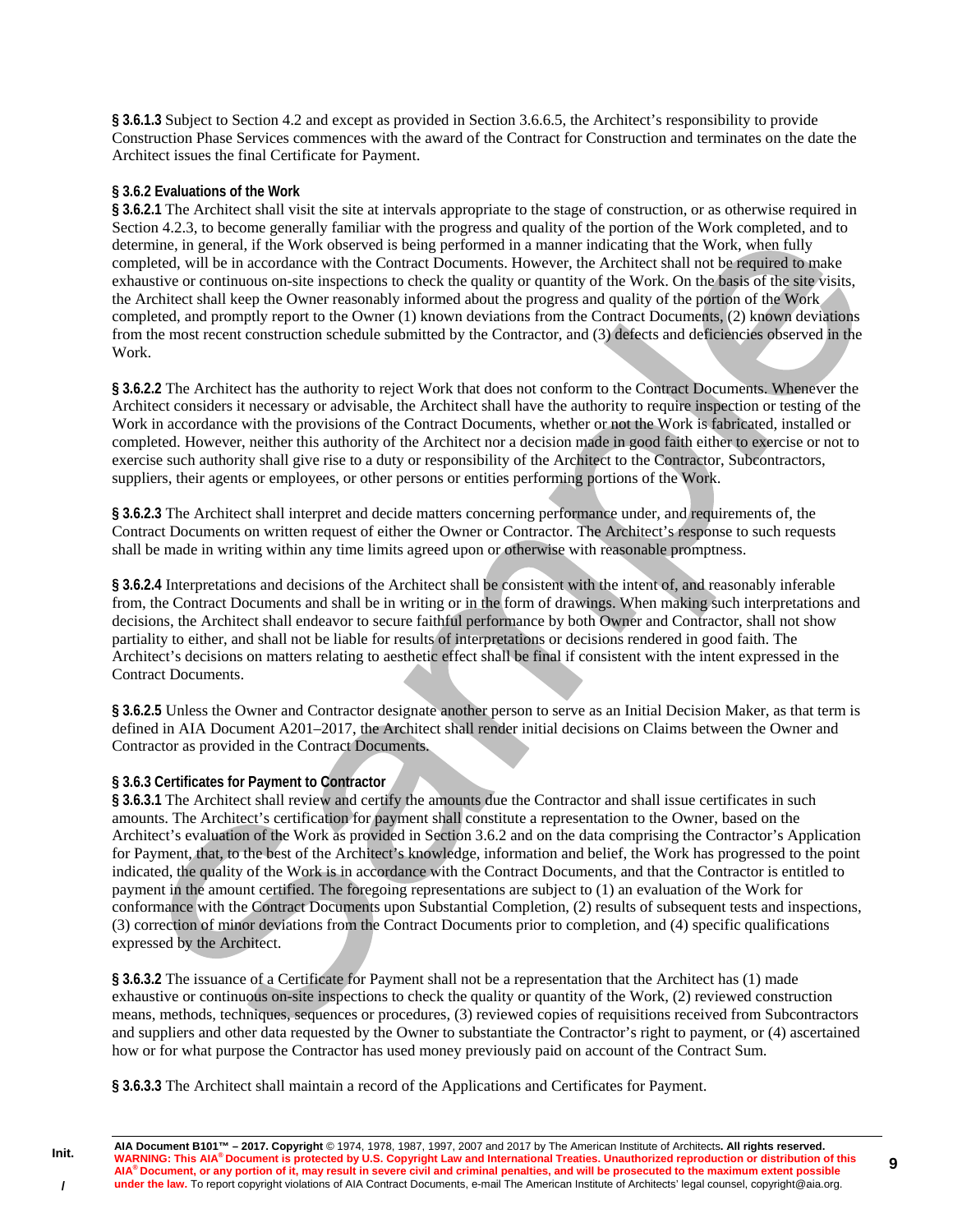# **§ 3.6.4 Submittals**

**§ 3.6.4.1** The Architect shall review the Contractor's submittal schedule and shall not unreasonably delay or withhold approval of the schedule. The Architect's action in reviewing submittals shall be taken in accordance with the approved submittal schedule or, in the absence of an approved submittal schedule, with reasonable promptness while allowing sufficient time, in the Architect's professional judgment, to permit adequate review.

**§ 3.6.4.2** The Architect shall review and approve, or take other appropriate action upon, the Contractor's submittals such as Shop Drawings, Product Data and Samples, but only for the limited purpose of checking for conformance with information given and the design concept expressed in the Contract Documents. Review of such submittals is not for the purpose of determining the accuracy and completeness of other information such as dimensions, quantities, and installation or performance of equipment or systems, which are the Contractor's responsibility. The Architect's review shall not constitute approval of safety precautions or construction means, methods, techniques, sequences or procedures. The Architect's approval of a specific item shall not indicate approval of an assembly of which the item is a component.

**§ 3.6.4.3** If the Contract Documents specifically require the Contractor to provide professional design services or certifications by a design professional related to systems, materials, or equipment, the Architect shall specify the appropriate performance and design criteria that such services must satisfy. The Architect shall review and take appropriate action on Shop Drawings and other submittals related to the Work designed or certified by the Contractor's design professional, provided the submittals bear such professional's seal and signature when submitted to the Architect. The Architect's review shall be for the limited purpose of checking for conformance with information given and the design concept expressed in the Contract Documents. The Architect shall be entitled to rely upon, and shall not be responsible for, the adequacy and accuracy of the services, certifications, and approvals performed or provided by such design professionals.

**§ 3.6.4.4** Subject to Section 4.2, the Architect shall review and respond to requests for information about the Contract Documents. The Architect shall set forth, in the Contract Documents, the requirements for requests for information. Requests for information shall include, at a minimum, a detailed written statement that indicates the specific Drawings or Specifications in need of clarification and the nature of the clarification requested. The Architect's response to such requests shall be made in writing within any time limits agreed upon, or otherwise with reasonable promptness. If appropriate, the Architect shall prepare and issue supplemental Drawings and Specifications in response to the requests for information.

**§ 3.6.4.5** The Architect shall maintain a record of submittals and copies of submittals supplied by the Contractor in accordance with the requirements of the Contract Documents.

# **§ 3.6.5 Changes in the Work**

**§ 3.6.5.1** The Architect may order minor changes in the Work that are consistent with the intent of the Contract Documents and do not involve an adjustment in the Contract Sum or an extension of the Contract Time. Subject to Section 4.2, the Architect shall prepare Change Orders and Construction Change Directives for the Owner's approval and execution in accordance with the Contract Documents.

**§ 3.6.5.2** The Architect shall maintain records relative to changes in the Work.

# **§ 3.6.6 Project Completion**

**Init.** 

**/** 

- **§ 3.6.6.1** The Architect shall:
	- **.1** conduct inspections to determine the date or dates of Substantial Completion and the date of final completion;
	- **.2** issue Certificates of Substantial Completion;
	- **.3** forward to the Owner, for the Owner's review and records, written warranties and related documents required by the Contract Documents and received from the Contractor; and,
	- **.4** issue a final Certificate for Payment based upon a final inspection indicating that, to the best of the Architect's knowledge, information, and belief, the Work complies with the requirements of the Contract Documents.

**§ 3.6.6.2** The Architect's inspections shall be conducted with the Owner to check conformance of the Work with the requirements of the Contract Documents and to verify the accuracy and completeness of the list submitted by the Contractor of Work to be completed or corrected.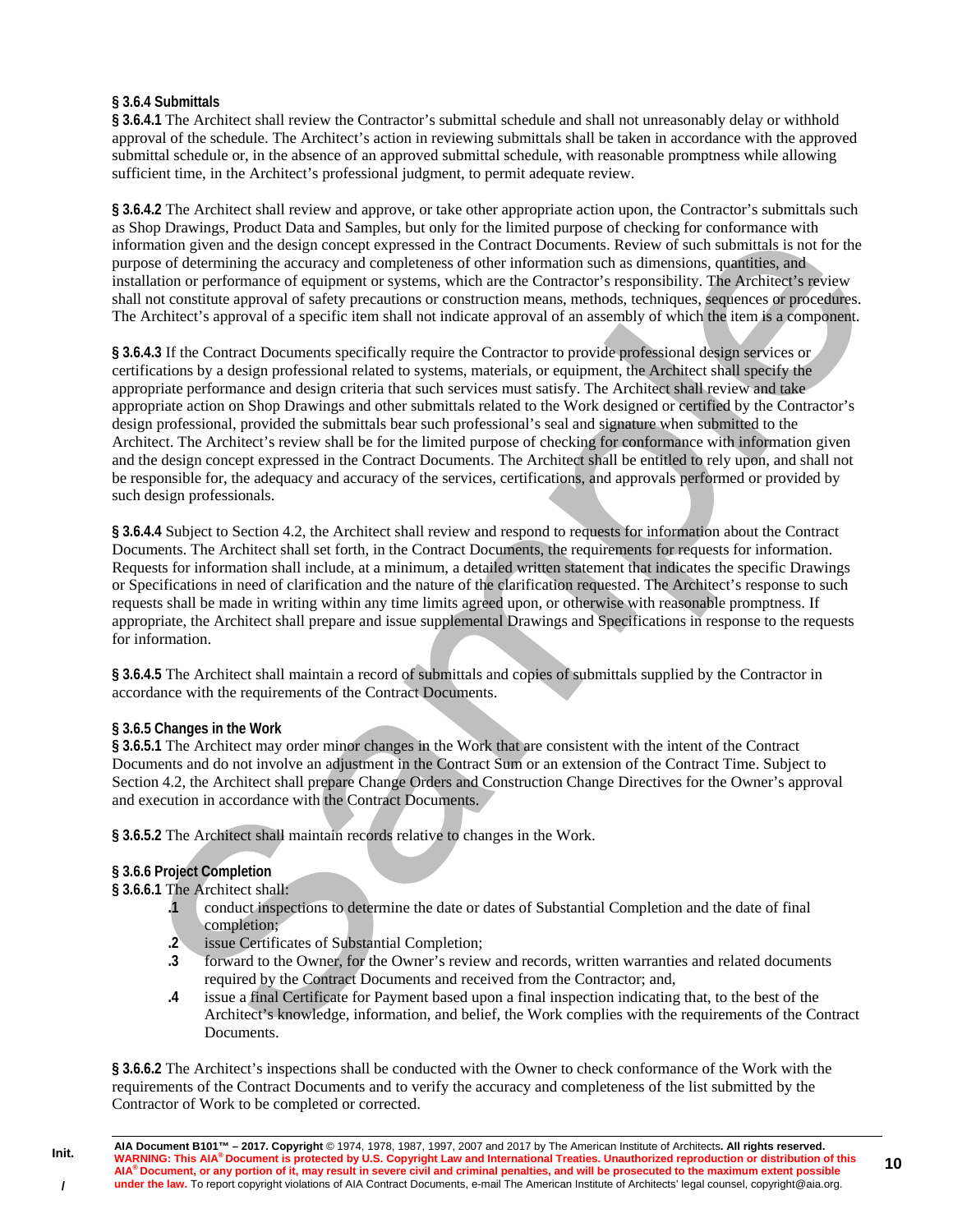**§ 3.6.6.3** When Substantial Completion has been achieved, the Architect shall inform the Owner about the balance of the Contract Sum remaining to be paid the Contractor, including the amount to be retained from the Contract Sum, if any, for final completion or correction of the Work.

**§ 3.6.6.4** The Architect shall forward to the Owner the following information received from the Contractor: (1) consent of surety or sureties, if any, to reduction in or partial release of retainage or the making of final payment; (2) affidavits, receipts, releases and waivers of liens, or bonds indemnifying the Owner against liens; and (3) any other documentation required of the Contractor under the Contract Documents.

**§ 3.6.6.5** Upon request of the Owner, and prior to the expiration of one year from the date of Substantial Completion, the Architect shall, without additional compensation, conduct a meeting with the Owner to review the facility operations and performance.

## **ARTICLE 4 SUPPLEMENTAL AND ADDITIONAL SERVICES**

### **§ 4.1 Supplemental Services**

**§ 4.1.1** The services listed below are not included in Basic Services but may be required for the Project. The Architect shall provide the listed Supplemental Services only if specifically designated in the table below as the Architect's responsibility, and the Owner shall compensate the Architect as provided in Section 11.2. Unless otherwise specifically addressed in this Agreement, if neither the Owner nor the Architect is designated, the parties agree that the listed Supplemental Service is not being provided for the Project.

*(Designate the Architect's Supplemental Services and the Owner's Supplemental Services required for the Project by indicating whether the Architect or Owner shall be responsible for providing the identified Supplemental Service. Insert a description of the Supplemental Services in Section 4.1.2 below or attach the description of services as an exhibit to this Agreement.)* 

| <b>Supplemental Services</b> |                                                                         | Responsibility                      |  |  |
|------------------------------|-------------------------------------------------------------------------|-------------------------------------|--|--|
|                              |                                                                         | (Architect, Owner, or not provided) |  |  |
| § 4.1.1.1                    | Programming                                                             |                                     |  |  |
| $§$ 4.1.1.2                  | Multiple preliminary designs                                            |                                     |  |  |
| $§$ 4.1.1.3                  | Measured drawings                                                       |                                     |  |  |
| $§$ 4.1.1.4                  | Existing facilities surveys                                             |                                     |  |  |
| $§$ 4.1.1.5                  | Site evaluation and planning                                            |                                     |  |  |
| $§$ 4.1.1.6                  | <b>Building Information Model management</b><br>responsibilities        |                                     |  |  |
| $§$ 4.1.1.7                  | Development of Building Information Models for<br>post construction use |                                     |  |  |
| $§$ 4.1.1.8                  | Civil engineering                                                       |                                     |  |  |
| $§$ 4.1.1.9                  | Landscape design                                                        |                                     |  |  |
| $§$ 4.1.1.10                 | Architectural interior design                                           |                                     |  |  |
| $§$ 4.1.1.11                 | Value analysis                                                          |                                     |  |  |
| $§$ 4.1.1.12                 | Detailed cost estimating beyond that<br>required in Section 6.3         |                                     |  |  |
| § 4.1.1.13                   | On-site project representation                                          |                                     |  |  |
| \$4.1.1.14                   | Conformed documents for construction                                    |                                     |  |  |
|                              | §4.1.1.15 As-designed record drawings                                   |                                     |  |  |
|                              | §4.1.1.16 As-constructed record drawings                                |                                     |  |  |
|                              | §4.1.1.17 Post-occupancy evaluation                                     |                                     |  |  |
|                              | §4.1.1.18 Facility support services                                     |                                     |  |  |
|                              | §4.1.1.19 Tenant-related services                                       |                                     |  |  |
| $§$ 4.1.1.20                 | Architect's coordination of the Owner's<br>consultants                  |                                     |  |  |
|                              | § 4.1.1.21 Telecommunications/data design                               |                                     |  |  |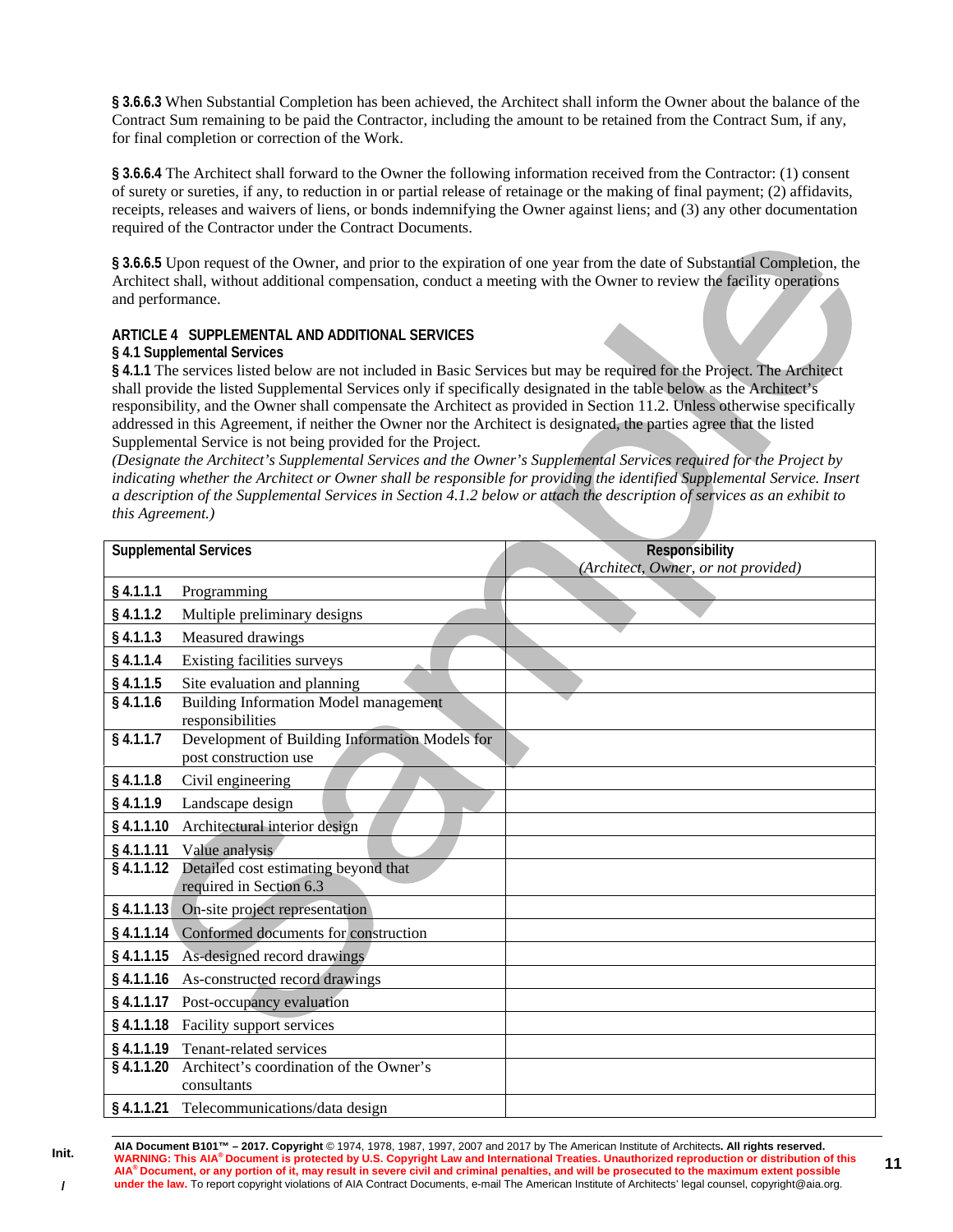|              | <b>Supplemental Services</b>                                         | Responsibility<br>(Architect, Owner, or not provided) |
|--------------|----------------------------------------------------------------------|-------------------------------------------------------|
|              | §4.1.1.22 Security evaluation and planning                           |                                                       |
|              | $§$ 4.1.1.23 Commissioning                                           |                                                       |
|              | § 4.1.1.24 Sustainable Project Services pursuant to Section<br>4.1.3 |                                                       |
|              | §4.1.1.25 Fast-track design services                                 |                                                       |
|              | §4.1.1.26 Multiple bid packages                                      |                                                       |
| § 4.1.1.27   | Historic preservation                                                |                                                       |
| $§$ 4.1.1.28 | Furniture, furnishings, and equipment design                         |                                                       |
|              | §4.1.1.29 Other services provided by specialty Consultants           |                                                       |
|              | §4.1.1.30 Other Supplemental Services                                |                                                       |
|              |                                                                      |                                                       |

## **§ 4.1.2 Description of Supplemental Services**

**§ 4.1.2.1** A description of each Supplemental Service identified in Section 4.1.1 as the Architect's responsibility is provided below.

*(Describe in detail the Architect's Supplemental Services identified in Section 4.1.1 or, if set forth in an exhibit, identify the exhibit. The AIA publishes a number of Standard Form of Architect's Services documents that can be included as an exhibit to describe the Architect's Supplemental Services.)* 

**§ 4.1.2.2** A description of each Supplemental Service identified in Section 4.1.1 as the Owner's responsibility is provided below.

*(Describe in detail the Owner's Supplemental Services identified in Section 4.1.1 or, if set forth in an exhibit, identify the exhibit.)* 

**§ 4.1.3** If the Owner identified a Sustainable Objective in Article 1, the Architect shall provide, as a Supplemental Service, the Sustainability Services required in AIA Document E204™–2017, Sustainable Projects Exhibit, attached to this Agreement. The Owner shall compensate the Architect as provided in Section 11.2.

### **§ 4.2 Architect's Additional Services**

**Init.** 

**/** 

The Architect may provide Additional Services after execution of this Agreement without invalidating the Agreement. Except for services required due to the fault of the Architect, any Additional Services provided in accordance with this Section 4.2 shall entitle the Architect to compensation pursuant to Section 11.3 and an appropriate adjustment in the Architect's schedule.

**§ 4.2.1** Upon recognizing the need to perform the following Additional Services, the Architect shall notify the Owner with reasonable promptness and explain the facts and circumstances giving rise to the need. The Architect shall not proceed to provide the following Additional Services until the Architect receives the Owner's written authorization:

- **.1** Services necessitated by a change in the Initial Information, previous instructions or approvals given by the Owner, or a material change in the Project including size, quality, complexity, the Owner's schedule or budget for Cost of the Work, or procurement or delivery method;
- **.2** Services necessitated by the enactment or revision of codes, laws, or regulations, including changing or editing previously prepared Instruments of Service;
- **.3** Changing or editing previously prepared Instruments of Service necessitated by official interpretations of applicable codes, laws or regulations that are either (a) contrary to specific interpretations by the applicable authorities having jurisdiction made prior to the issuance of the building permit, or (b) contrary to requirements of the Instruments of Service when those Instruments of Service were prepared in accordance with the applicable standard of care;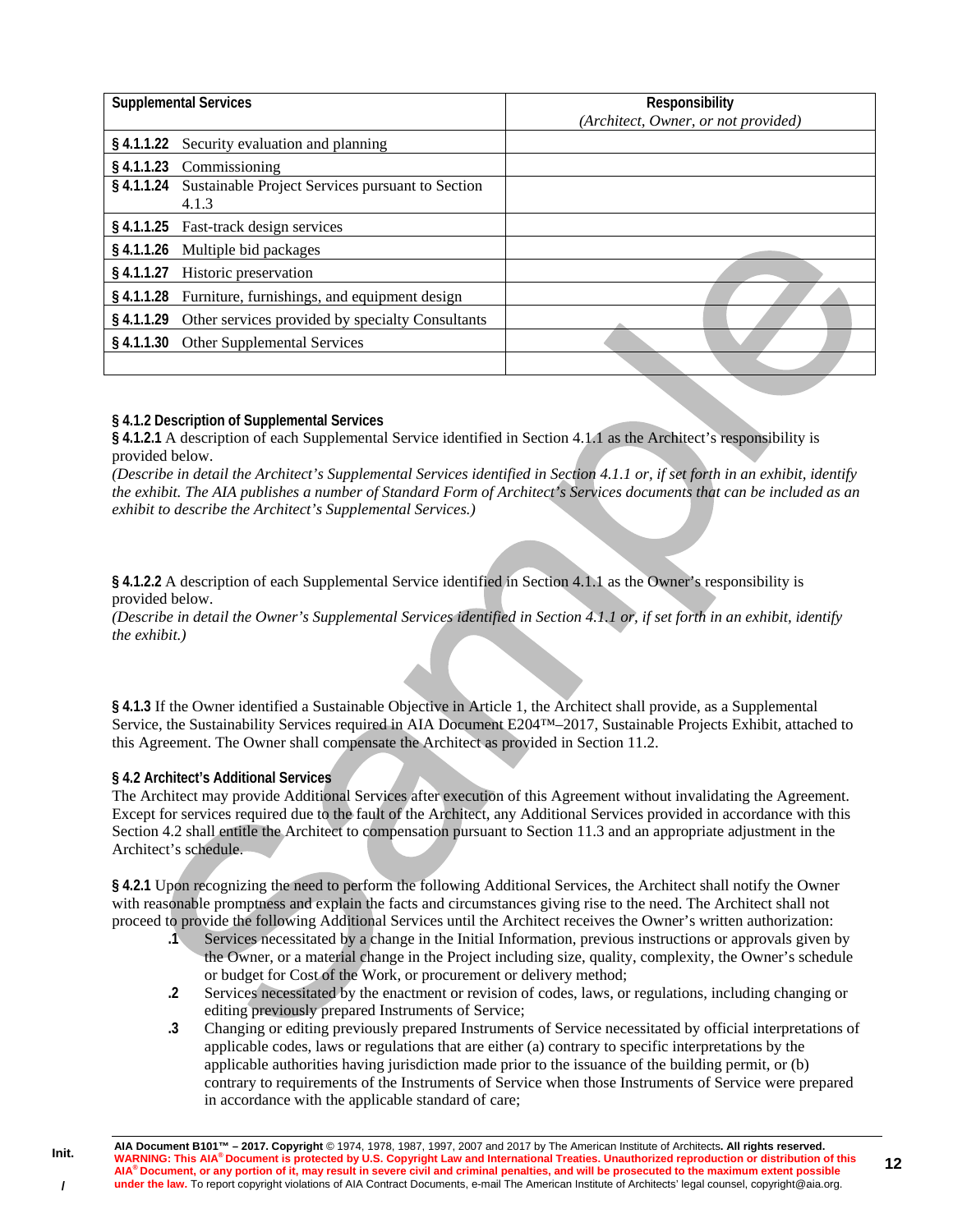- **.4** Services necessitated by decisions of the Owner not rendered in a timely manner or any other failure of performance on the part of the Owner or the Owner's consultants or contractors;
- **.5** Preparing digital models or other design documentation for transmission to the Owner's consultants and contractors, or to other Owner-authorized recipients;
- **.6** Preparation of design and documentation for alternate bid or proposal requests proposed by the Owner;
- **.7** Preparation for, and attendance at, a public presentation, meeting or hearing;
- **.8** Preparation for, and attendance at, a dispute resolution proceeding or legal proceeding, except where the Architect is party thereto;
- **.9** Evaluation of the qualifications of entities providing bids or proposals;
- **.10** Consultation concerning replacement of Work resulting from fire or other cause during construction; or,
- **.11** Assistance to the Initial Decision Maker, if other than the Architect*.*

**§ 4.2.2** To avoid delay in the Construction Phase, the Architect shall provide the following Additional Services, notify the Owner with reasonable promptness, and explain the facts and circumstances giving rise to the need. If, upon receipt of the Architect's notice, the Owner determines that all or parts of the services are not required, the Owner shall give prompt written notice to the Architect of the Owner's determination. The Owner shall compensate the Architect for the services provided prior to the Architect's receipt of the Owner's notice.

- **.1** Reviewing a Contractor's submittal out of sequence from the submittal schedule approved by the Architect;
- **.2** Responding to the Contractor's requests for information that are not prepared in accordance with the Contract Documents or where such information is available to the Contractor from a careful study and comparison of the Contract Documents, field conditions, other Owner-provided information, Contractorprepared coordination drawings, or prior Project correspondence or documentation;
- **.3** Preparing Change Orders and Construction Change Directives that require evaluation of Contractor's proposals and supporting data, or the preparation or revision of Instruments of Service;
- **.4** Evaluating an extensive number of Claims as the Initial Decision Maker; or,
- **.5** Evaluating substitutions proposed by the Owner or Contractor and making subsequent revisions to Instruments of Service resulting therefrom.

**§ 4.2.3** The Architect shall provide Construction Phase Services exceeding the limits set forth below as Additional Services. When the limits below are reached, the Architect shall notify the Owner:

- **.1** ( ) reviews of each Shop Drawing, Product Data item, sample and similar submittals of the **Contractor**
- **.2** ( ) visits to the site by the Architect during construction
- **.3** ( ) inspections for any portion of the Work to determine whether such portion of the Work is substantially complete in accordance with the requirements of the Contract Documents
- **.4** ( ) inspections for any portion of the Work to determine final completion.

**§ 4.2.4** Except for services required under Section 3.6.6.5 and those services that do not exceed the limits set forth in Section 4.2.3, Construction Phase Services provided more than 60 days after (1) the date of Substantial Completion of the Work or (2) the initial date of Substantial Completion identified in the agreement between the Owner and Contractor, whichever is earlier, shall be compensated as Additional Services to the extent the Architect incurs additional cost in providing those Construction Phase Services.

**§ 4.2.5** If the services covered by this Agreement have not been completed within ( ) months of the date of this Agreement, through no fault of the Architect, extension of the Architect's services beyond that time shall be compensated as Additional Services.

# **ARTICLE 5 OWNER'S RESPONSIBILITIES**

**§ 5.1** Unless otherwise provided for under this Agreement, the Owner shall provide information in a timely manner regarding requirements for and limitations on the Project, including a written program, which shall set forth the Owner's objectives; schedule; constraints and criteria, including space requirements and relationships; flexibility; expandability; special equipment; systems; and site requirements.

**§ 5.2** The Owner shall establish the Owner's budget for the Project, including (1) the budget for the Cost of the Work as defined in Section 6.1; (2) the Owner's other costs; and, (3) reasonable contingencies related to all of these costs. The Owner shall update the Owner's budget for the Project as necessary throughout the duration of the Project until final completion. If the Owner significantly increases or decreases the Owner's budget for the Cost of the Work, the Owner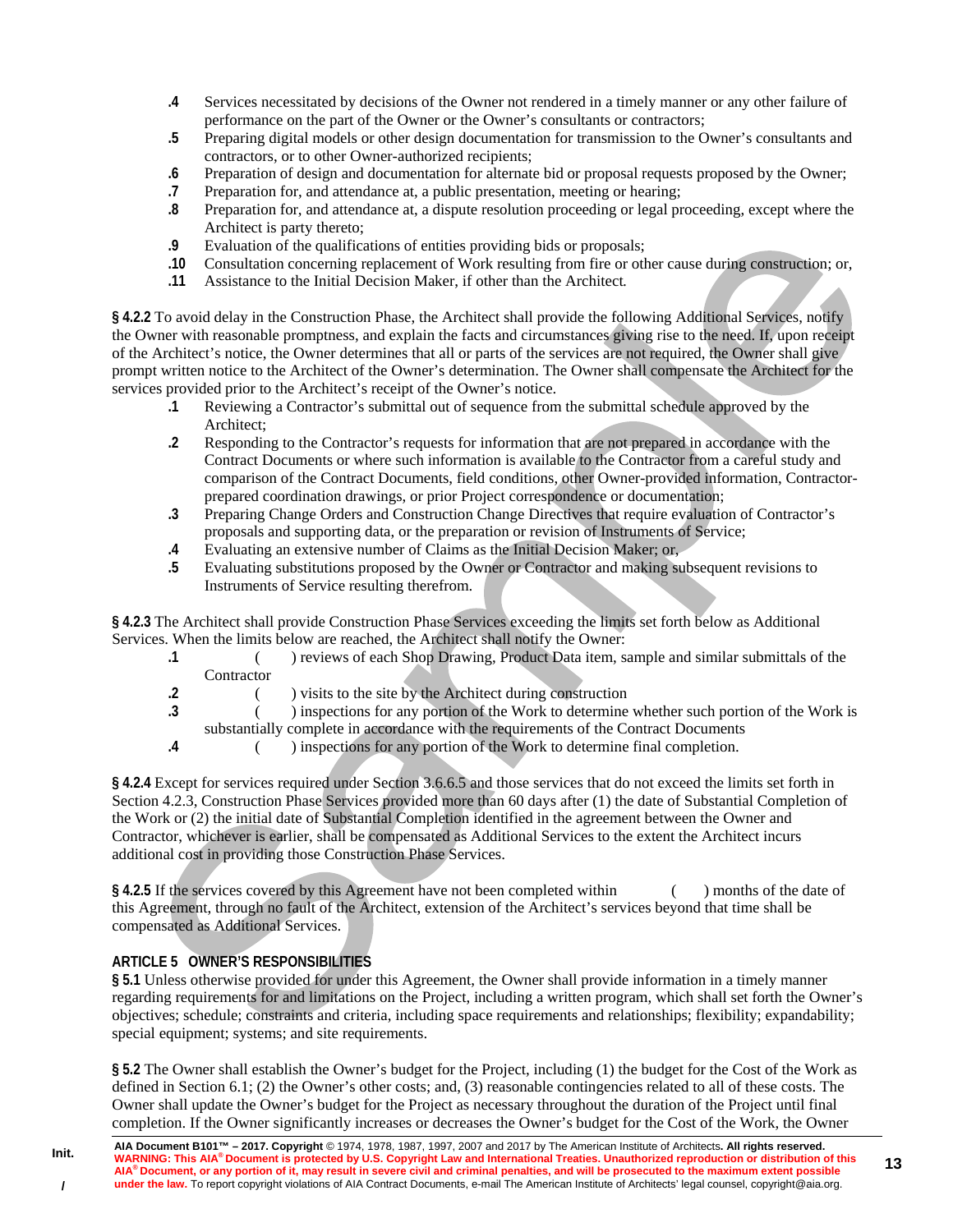shall notify the Architect. The Owner and the Architect shall thereafter agree to a corresponding change in the Project's scope and quality.

**§ 5.3** The Owner shall identify a representative authorized to act on the Owner's behalf with respect to the Project. The Owner shall render decisions and approve the Architect's submittals in a timely manner in order to avoid unreasonable delay in the orderly and sequential progress of the Architect's services.

**§ 5.4** The Owner shall furnish surveys to describe physical characteristics, legal limitations and utility locations for the site of the Project, and a written legal description of the site. The surveys and legal information shall include, as applicable, grades and lines of streets, alleys, pavements and adjoining property and structures; designated wetlands; adjacent drainage; rights-of-way, restrictions, easements, encroachments, zoning, deed restrictions, boundaries and contours of the site; locations, dimensions, and other necessary data with respect to existing buildings, other improvements and trees; and information concerning available utility services and lines, both public and private, above and below grade, including inverts and depths. All the information on the survey shall be referenced to a Project benchmark.

**§ 5.5** The Owner shall furnish services of geotechnical engineers, which may include test borings, test pits, determinations of soil bearing values, percolation tests, evaluations of hazardous materials, seismic evaluation, ground corrosion tests and resistivity tests, including necessary operations for anticipating subsoil conditions, with written reports and appropriate recommendations.

**§ 5.6** The Owner shall provide the Supplemental Services designated as the Owner's responsibility in Section 4.1.1.

**§ 5.7** If the Owner identified a Sustainable Objective in Article 1, the Owner shall fulfill its responsibilities as required in AIA Document E204™–2017, Sustainable Projects Exhibit, attached to this Agreement.

**§ 5.8** The Owner shall coordinate the services of its own consultants with those services provided by the Architect. Upon the Architect's request, the Owner shall furnish copies of the scope of services in the contracts between the Owner and the Owner's consultants. The Owner shall furnish the services of consultants other than those designated as the responsibility of the Architect in this Agreement, or authorize the Architect to furnish them as an Additional Service, when the Architect requests such services and demonstrates that they are reasonably required by the scope of the Project. The Owner shall require that its consultants and contractors maintain insurance, including professional liability insurance, as appropriate to the services or work provided.

**§ 5.9** The Owner shall furnish tests, inspections and reports required by law or the Contract Documents, such as structural, mechanical, and chemical tests, tests for air and water pollution, and tests for hazardous materials.

**§ 5.10** The Owner shall furnish all legal, insurance and accounting services, including auditing services, that may be reasonably necessary at any time for the Project to meet the Owner's needs and interests.

§ 5.11 The Owner shall provide prompt written notice to the Architect if the Owner becomes aware of any fault or defect in the Project, including errors, omissions or inconsistencies in the Architect's Instruments of Service.

**§ 5.12** The Owner shall include the Architect in all communications with the Contractor that relate to or affect the Architect's services or professional responsibilities. The Owner shall promptly notify the Architect of the substance of any direct communications between the Owner and the Contractor otherwise relating to the Project. Communications by and with the Architect's consultants shall be through the Architect.

**§ 5.13** Before executing the Contract for Construction, the Owner shall coordinate the Architect's duties and responsibilities set forth in the Contract for Construction with the Architect's services set forth in this Agreement. The Owner shall provide the Architect a copy of the executed agreement between the Owner and Contractor, including the General Conditions of the Contract for Construction.

**§ 5.14** The Owner shall provide the Architect access to the Project site prior to commencement of the Work and shall obligate the Contractor to provide the Architect access to the Work wherever it is in preparation or progress.

**§ 5.15** Within 15 days after receipt of a written request from the Architect, the Owner shall furnish the requested information as necessary and relevant for the Architect to evaluate, give notice of, or enforce lien rights.

**14**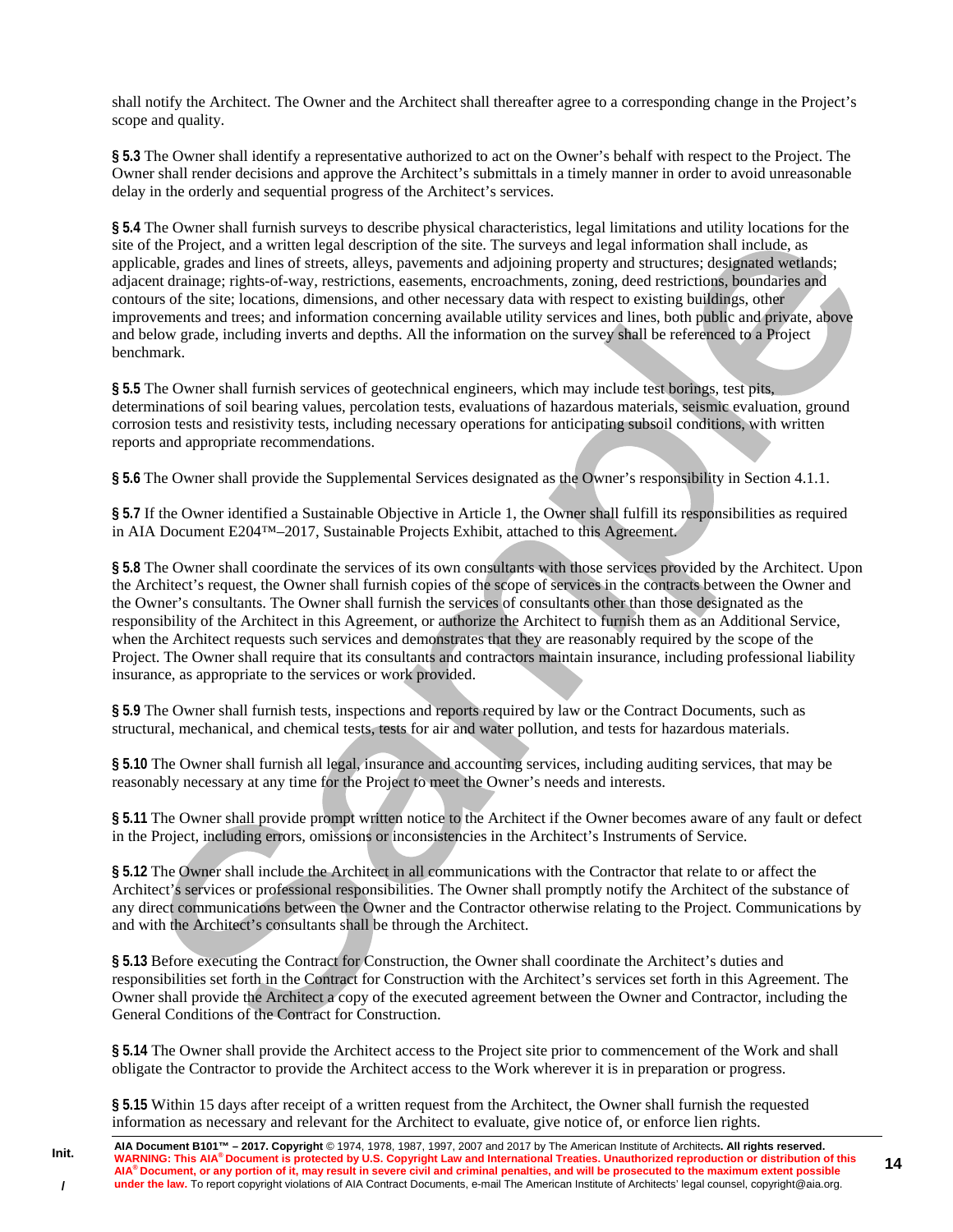## **ARTICLE 6 COST OF THE WORK**

**§ 6.1** For purposes of this Agreement, the Cost of the Work shall be the total cost to the Owner to construct all elements of the Project designed or specified by the Architect and shall include contractors' general conditions costs, overhead and profit. The Cost of the Work also includes the reasonable value of labor, materials, and equipment, donated to, or otherwise furnished by, the Owner. The Cost of the Work does not include the compensation of the Architect; the costs of the land, rights-of-way, financing, or contingencies for changes in the Work; or other costs that are the responsibility of the Owner.

**§ 6.2** The Owner's budget for the Cost of the Work is provided in Initial Information, and shall be adjusted throughout the Project as required under Sections 5.2, 6.4 and 6.5. Evaluations of the Owner's budget for the Cost of the Work, and the preliminary estimate of the Cost of the Work and updated estimates of the Cost of the Work, prepared by the Architect, represent the Architect's judgment as a design professional. It is recognized, however, that neither the Architect nor the Owner has control over the cost of labor, materials, or equipment; the Contractor's methods of determining bid prices; or competitive bidding, market, or negotiating conditions. Accordingly, the Architect cannot and does not warrant or represent that bids or negotiated prices will not vary from the Owner's budget for the Cost of the Work, or from any estimate of the Cost of the Work, or evaluation, prepared or agreed to by the Architect.

**§ 6.3** In preparing estimates of the Cost of Work, the Architect shall be permitted to include contingencies for design, bidding, and price escalation; to determine what materials, equipment, component systems, and types of construction are to be included in the Contract Documents; to recommend reasonable adjustments in the program and scope of the Project; and to include design alternates as may be necessary to adjust the estimated Cost of the Work to meet the Owner's budget. The Architect's estimate of the Cost of the Work shall be based on current area, volume or similar conceptual estimating techniques. If the Owner requires a detailed estimate of the Cost of the Work, the Architect shall provide such an estimate, if identified as the Architect's responsibility in Section 4.1.1, as a Supplemental Service.

**§ 6.4** If, through no fault of the Architect, the Procurement Phase has not commenced within 90 days after the Architect submits the Construction Documents to the Owner, the Owner's budget for the Cost of the Work shall be adjusted to reflect changes in the general level of prices in the applicable construction market.

**§ 6.5** If at any time the Architect's estimate of the Cost of the Work exceeds the Owner's budget for the Cost of the Work, the Architect shall make appropriate recommendations to the Owner to adjust the Project's size, quality, or budget for the Cost of the Work, and the Owner shall cooperate with the Architect in making such adjustments.

**§ 6.6** If the Owner's budget for the Cost of the Work at the conclusion of the Construction Documents Phase Services is exceeded by the lowest bona fide bid or negotiated proposal, the Owner shall

- **.1** give written approval of an increase in the budget for the Cost of the Work;
- **.2** authorize rebidding or renegotiating of the Project within a reasonable time;
- **.3** terminate in accordance with Section 9.5;
- **.4** in consultation with the Architect, revise the Project program, scope, or quality as required to reduce the Cost of the Work; or,
- **.5** implement any other mutually acceptable alternative.

**§ 6.7** If the Owner chooses to proceed under Section 6.6.4, the Architect shall modify the Construction Documents as necessary to comply with the Owner's budget for the Cost of the Work at the conclusion of the Construction Documents Phase Services, or the budget as adjusted under Section 6.6.1. If the Owner requires the Architect to modify the Construction Documents because the lowest bona fide bid or negotiated proposal exceeds the Owner's budget for the Cost of the Work due to market conditions the Architect could not reasonably anticipate, the Owner shall compensate the Architect for the modifications as an Additional Service pursuant to Section 11.3; otherwise the Architect's services for modifying the Construction Documents shall be without additional compensation. In any event, the Architect's modification of the Construction Documents shall be the limit of the Architect's responsibility under this Article 6.

# **ARTICLE 7 COPYRIGHTS AND LICENSES**

**Init.** 

**/** 

**§ 7.1** The Architect and the Owner warrant that in transmitting Instruments of Service, or any other information, the transmitting party is the copyright owner of such information or has permission from the copyright owner to transmit such information for its use on the Project.

**§ 7.2** The Architect and the Architect's consultants shall be deemed the authors and owners of their respective Instruments of Service, including the Drawings and Specifications, and shall retain all common law, statutory and other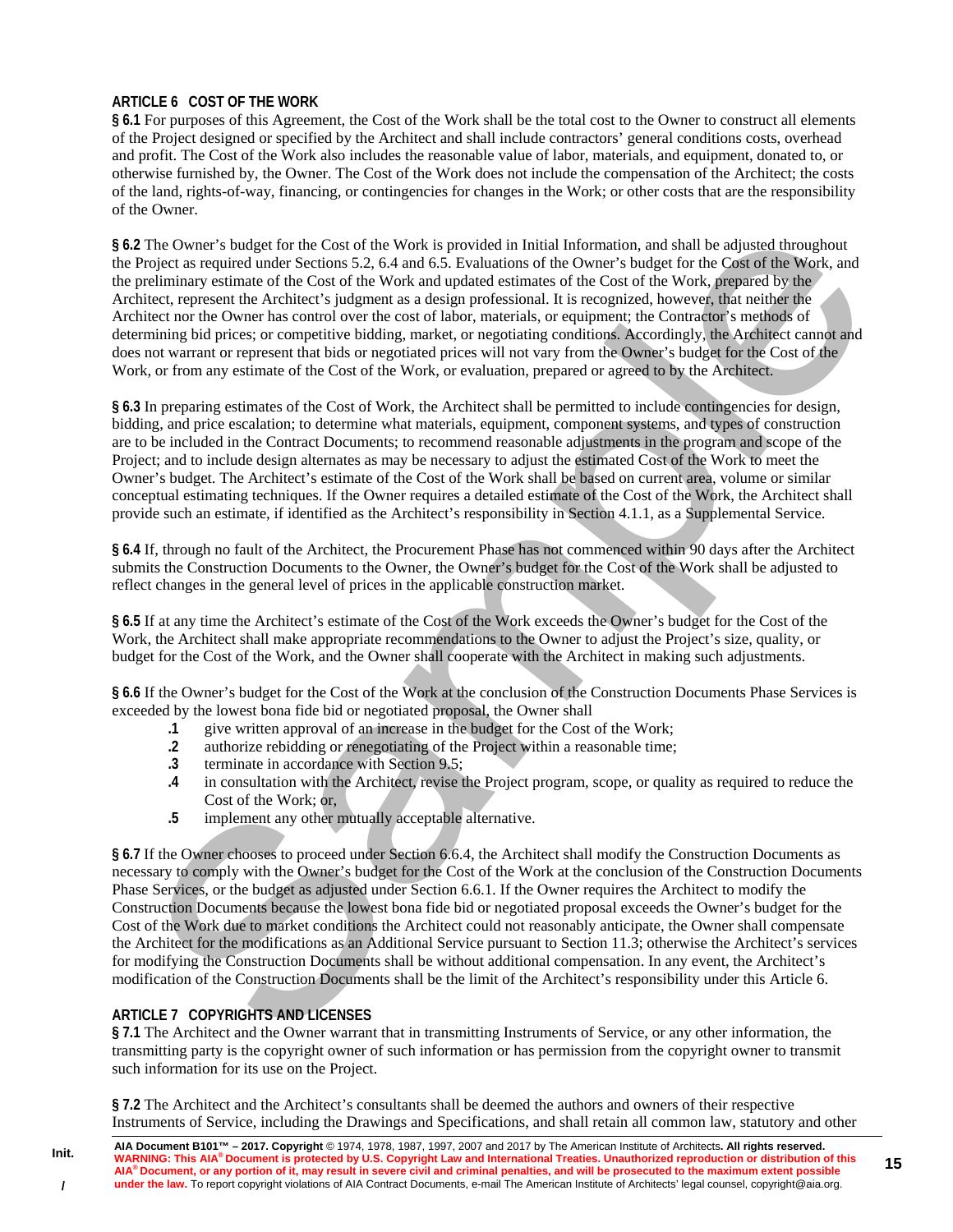reserved rights, including copyrights. Submission or distribution of Instruments of Service to meet official regulatory requirements or for similar purposes in connection with the Project is not to be construed as publication in derogation of the reserved rights of the Architect and the Architect's consultants.

**§ 7.3** The Architect grants to the Owner a nonexclusive license to use the Architect's Instruments of Service solely and exclusively for purposes of constructing, using, maintaining, altering and adding to the Project, provided that the Owner substantially performs its obligations under this Agreement, including prompt payment of all sums due pursuant to Article 9 and Article 11. The Architect shall obtain similar nonexclusive licenses from the Architect's consultants consistent with this Agreement. The license granted under this section permits the Owner to authorize the Contractor, Subcontractors, Sub-subcontractors, and suppliers, as well as the Owner's consultants and separate contractors, to reproduce applicable portions of the Instruments of Service, subject to any protocols established pursuant to Section 1.3, solely and exclusively for use in performing services or construction for the Project. If the Architect rightfully terminates this Agreement for cause as provided in Section 9.4, the license granted in this Section 7.3 shall terminate.

**§ 7.3.1** In the event the Owner uses the Instruments of Service without retaining the authors of the Instruments of Service, the Owner releases the Architect and Architect's consultant(s) from all claims and causes of action arising from such uses. The Owner, to the extent permitted by law, further agrees to indemnify and hold harmless the Architect and its consultants from all costs and expenses, including the cost of defense, related to claims and causes of action asserted by any third person or entity to the extent such costs and expenses arise from the Owner's use of the Instruments of Service under this Section 7.3.1. The terms of this Section 7.3.1 shall not apply if the Owner rightfully terminates this Agreement for cause under Section 9.4.

**§ 7.4** Except for the licenses granted in this Article 7, no other license or right shall be deemed granted or implied under this Agreement. The Owner shall not assign, delegate, sublicense, pledge or otherwise transfer any license granted herein to another party without the prior written agreement of the Architect. Any unauthorized use of the Instruments of Service shall be at the Owner's sole risk and without liability to the Architect and the Architect's consultants.

**§ 7.5** Except as otherwise stated in Section 7.3, the provisions of this Article 7 shall survive the termination of this Agreement.

### **ARTICLE 8 CLAIMS AND DISPUTES**

### **§ 8.1 General**

**§ 8.1.1** The Owner and Architect shall commence all claims and causes of action against the other and arising out of or related to this Agreement, whether in contract, tort, or otherwise, in accordance with the requirements of the binding dispute resolution method selected in this Agreement and within the period specified by applicable law, but in any case not more than 10 years after the date of Substantial Completion of the Work. The Owner and Architect waive all claims and causes of action not commenced in accordance with this Section 8.1.1.

**§ 8.1.2** To the extent damages are covered by property insurance, the Owner and Architect waive all rights against each other and against the contractors, consultants, agents, and employees of the other for damages, except such rights as they may have to the proceeds of such insurance as set forth in AIA Document A201–2017, General Conditions of the Contract for Construction. The Owner or the Architect, as appropriate, shall require of the contractors, consultants, agents, and employees of any of them, similar waivers in favor of the other parties enumerated herein.

**§ 8.1.3** The Architect and Owner waive consequential damages for claims, disputes, or other matters in question, arising out of or relating to this Agreement. This mutual waiver is applicable, without limitation, to all consequential damages due to either party's termination of this Agreement, except as specifically provided in Section 9.7.

### **§ 8.2 Mediation**

**Init.** 

**/** 

**§ 8.2.**1 Any claim, dispute or other matter in question arising out of or related to this Agreement shall be subject to mediation as a condition precedent to binding dispute resolution. If such matter relates to or is the subject of a lien arising out of the Architect's services, the Architect may proceed in accordance with applicable law to comply with the lien notice or filing deadlines prior to resolution of the matter by mediation or by binding dispute resolution.

**§ 8.2.2** The Owner and Architect shall endeavor to resolve claims, disputes and other matters in question between them by mediation, which, unless the parties mutually agree otherwise, shall be administered by the American Arbitration Association in accordance with its Construction Industry Mediation Procedures in effect on the date of this Agreement. A request for mediation shall be made in writing, delivered to the other party to this Agreement, and filed with the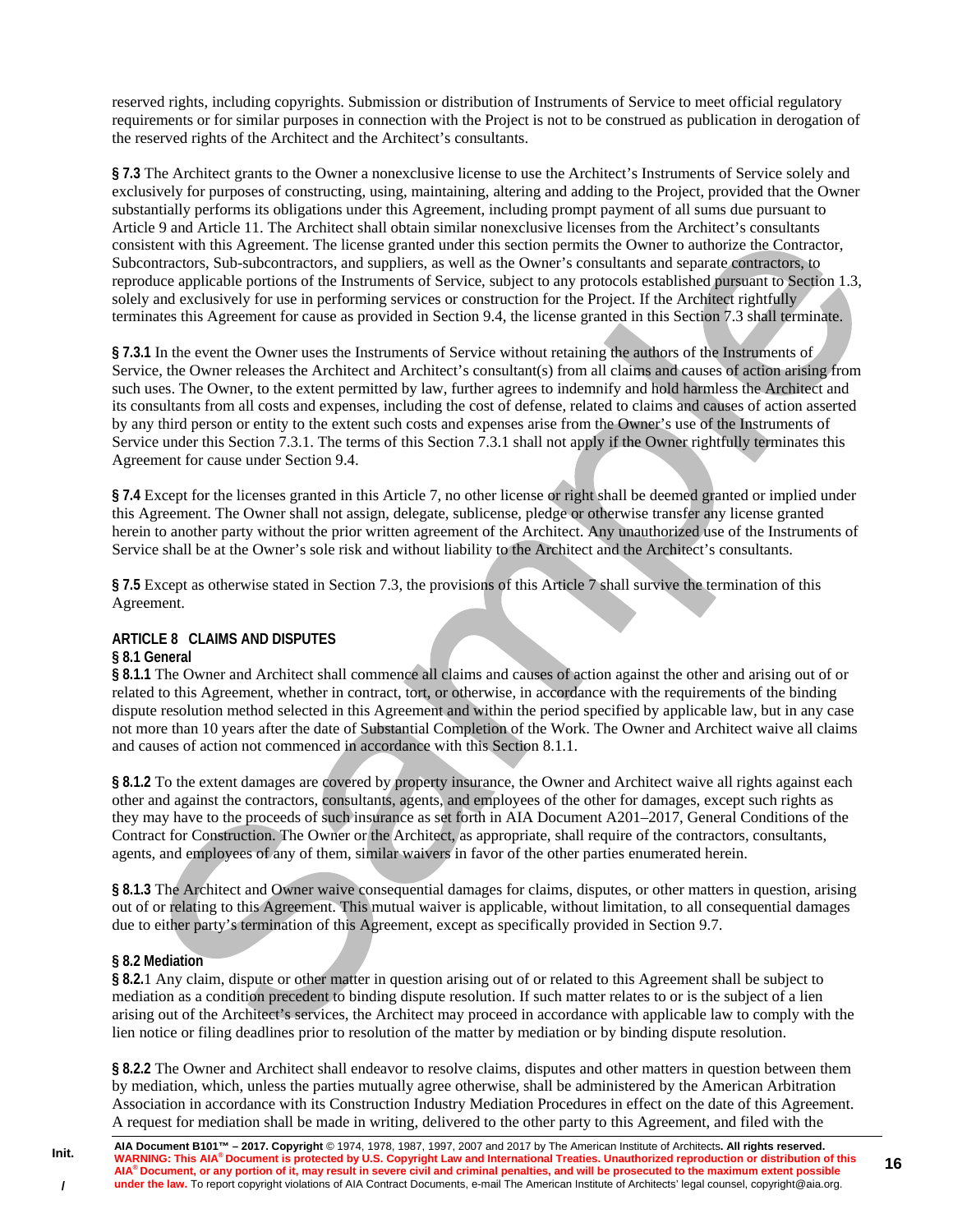person or entity administering the mediation. The request may be made concurrently with the filing of a complaint or other appropriate demand for binding dispute resolution but, in such event, mediation shall proceed in advance of binding dispute resolution proceedings, which shall be stayed pending mediation for a period of 60 days from the date of filing, unless stayed for a longer period by agreement of the parties or court order. If an arbitration proceeding is stayed pursuant to this section, the parties may nonetheless proceed to the selection of the arbitrator(s) and agree upon a schedule for later proceedings.

**§ 8.2.3** The parties shall share the mediator's fee and any filing fees equally. The mediation shall be held in the place where the Project is located, unless another location is mutually agreed upon. Agreements reached in mediation shall be enforceable as settlement agreements in any court having jurisdiction thereof.

**§ 8.2.4** If the parties do not resolve a dispute through mediation pursuant to this Section 8.2, the method of binding dispute resolution shall be the following: *(Check the appropriate box.)* 

> $\Box$  Arbitration pursuant to Section 8.3 of this Agreement  $\Box$  Litigation in a court of competent jurisdiction Other: *(Specify)*

If the Owner and Architect do not select a method of binding dispute resolution, or do not subsequently agree in writing to a binding dispute resolution method other than litigation, the dispute will be resolved in a court of competent jurisdiction.

## **§ 8.3 Arbitration**

**§ 8.3.1** If the parties have selected arbitration as the method for binding dispute resolution in this Agreement, any claim, dispute or other matter in question arising out of or related to this Agreement subject to, but not resolved by, mediation shall be subject to arbitration, which, unless the parties mutually agree otherwise, shall be administered by the American Arbitration Association in accordance with its Construction Industry Arbitration Rules in effect on the date of this Agreement. A demand for arbitration shall be made in writing, delivered to the other party to this Agreement, and filed with the person or entity administering the arbitration.

**§ 8.3.1.1** A demand for arbitration shall be made no earlier than concurrently with the filing of a request for mediation, but in no event shall it be made after the date when the institution of legal or equitable proceedings based on the claim, dispute or other matter in question would be barred by the applicable statute of limitations. For statute of limitations purposes, receipt of a written demand for arbitration by the person or entity administering the arbitration shall constitute the institution of legal or equitable proceedings based on the claim, dispute or other matter in question.

**§ 8.3.2** The foregoing agreement to arbitrate, and other agreements to arbitrate with an additional person or entity duly consented to by parties to this Agreement, shall be specifically enforceable in accordance with applicable law in any court having jurisdiction thereof.

**§ 8.3.3** The award rendered by the arbitrator(s) shall be final, and judgment may be entered upon it in accordance with applicable law in any court having jurisdiction thereof.

### **§ 8.3.4 Consolidation or Joinder**

**Init.** 

**/** 

**§ 8.3.4.1** Either party, at its sole discretion, may consolidate an arbitration conducted under this Agreement with any other arbitration to which it is a party provided that (1) the arbitration agreement governing the other arbitration permits consolidation; (2) the arbitrations to be consolidated substantially involve common questions of law or fact; and (3) the arbitrations employ materially similar procedural rules and methods for selecting arbitrator(s).

**§ 8.3.4.2** Either party, at its sole discretion, may include by joinder persons or entities substantially involved in a common question of law or fact whose presence is required if complete relief is to be accorded in arbitration, provided that the party sought to be joined consents in writing to such joinder. Consent to arbitration involving an additional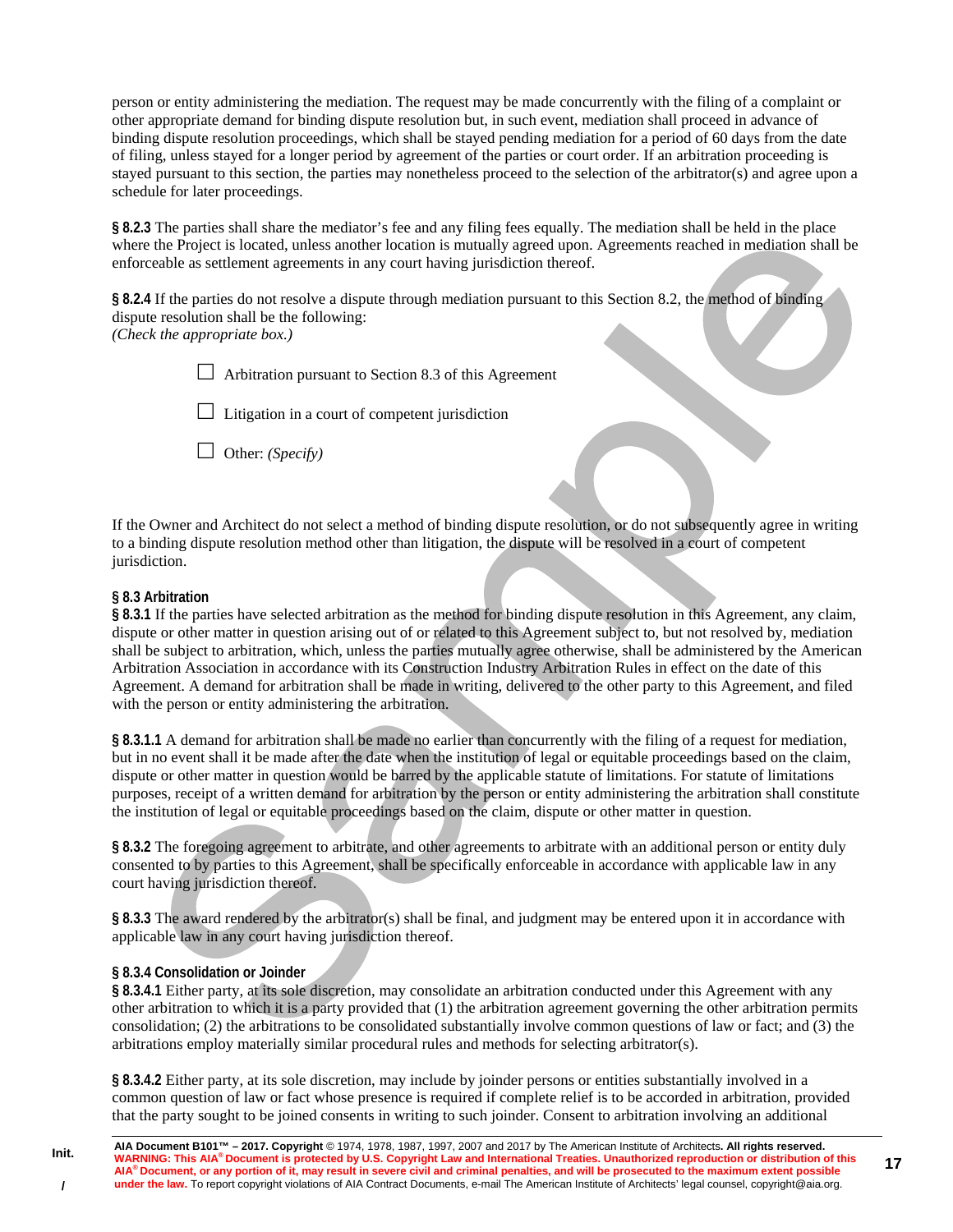person or entity shall not constitute consent to arbitration of any claim, dispute or other matter in question not described in the written consent.

**§ 8.3.4.3** The Owner and Architect grant to any person or entity made a party to an arbitration conducted under this Section 8.3, whether by joinder or consolidation, the same rights of joinder and consolidation as the Owner and Architect under this Agreement.

**§ 8.4** The provisions of this Article 8 shall survive the termination of this Agreement.

#### **ARTICLE 9 TERMINATION OR SUSPENSION**

**§ 9.1** If the Owner fails to make payments to the Architect in accordance with this Agreement, such failure shall be considered substantial nonperformance and cause for termination or, at the Architect's option, cause for suspension of performance of services under this Agreement. If the Architect elects to suspend services, the Architect shall give seven days' written notice to the Owner before suspending services. In the event of a suspension of services, the Architect shall have no liability to the Owner for delay or damage caused the Owner because of such suspension of services. Before resuming services, the Owner shall pay the Architect all sums due prior to suspension and any expenses incurred in the interruption and resumption of the Architect's services. The Architect's fees for the remaining services and the time schedules shall be equitably adjusted.

**§ 9.2** If the Owner suspends the Project, the Architect shall be compensated for services performed prior to notice of such suspension. When the Project is resumed, the Architect shall be compensated for expenses incurred in the interruption and resumption of the Architect's services. The Architect's fees for the remaining services and the time schedules shall be equitably adjusted.

**§ 9.3** If the Owner suspends the Project for more than 90 cumulative days for reasons other than the fault of the Architect, the Architect may terminate this Agreement by giving not less than seven days' written notice.

**§ 9.4** Either party may terminate this Agreement upon not less than seven days' written notice should the other party fail substantially to perform in accordance with the terms of this Agreement through no fault of the party initiating the termination.

**§ 9.5** The Owner may terminate this Agreement upon not less than seven days' written notice to the Architect for the Owner's convenience and without cause.

**§ 9.6** If the Owner terminates this Agreement for its convenience pursuant to Section 9.5, or the Architect terminates this Agreement pursuant to Section 9.3, the Owner shall compensate the Architect for services performed prior to termination, Reimbursable Expenses incurred, and costs attributable to termination, including the costs attributable to the Architect's termination of consultant agreements.

**§ 9.7** In addition to any amounts paid under Section 9.6, if the Owner terminates this Agreement for its convenience pursuant to Section 9.5, or the Architect terminates this Agreement pursuant to Section 9.3, the Owner shall pay to the Architect the following fees:

*(Set forth below the amount of any termination or licensing fee, or the method for determining any termination or licensing fee.)* 

**.1** Termination Fee:

**.2** Licensing Fee if the Owner intends to continue using the Architect's Instruments of Service:

**§ 9.8** Except as otherwise expressly provided herein, this Agreement shall terminate one year from the date of Substantial Completion.

**§ 9.9** The Owner's rights to use the Architect's Instruments of Service in the event of a termination of this Agreement are set forth in Article 7 and Section 9.7.

**18**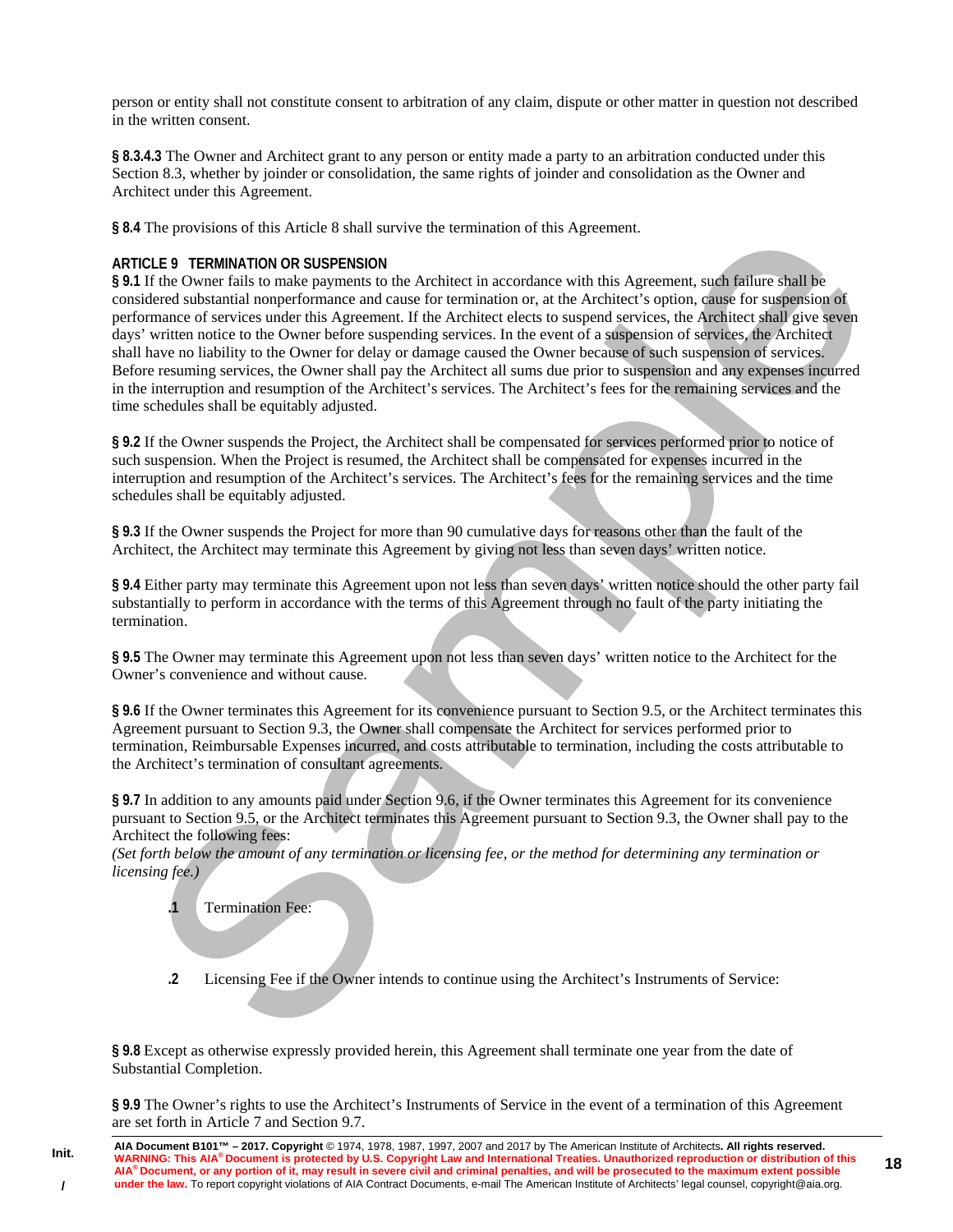### **ARTICLE 10 MISCELLANEOUS PROVISIONS**

**§ 10.1** This Agreement shall be governed by the law of the place where the Project is located, excluding that jurisdiction's choice of law rules. If the parties have selected arbitration as the method of binding dispute resolution, the Federal Arbitration Act shall govern Section 8.3.

**§ 10.2** Terms in this Agreement shall have the same meaning as those in AIA Document A201–2017, General Conditions of the Contract for Construction.

**§ 10.3** The Owner and Architect, respectively, bind themselves, their agents, successors, assigns, and legal representatives to this Agreement. Neither the Owner nor the Architect shall assign this Agreement without the written consent of the other, except that the Owner may assign this Agreement to a lender providing financing for the Project if the lender agrees to assume the Owner's rights and obligations under this Agreement, including any payments due to the Architect by the Owner prior to the assignment.

**§ 10.4** If the Owner requests the Architect to execute certificates, the proposed language of such certificates shall be submitted to the Architect for review at least 14 days prior to the requested dates of execution. If the Owner requests the Architect to execute consents reasonably required to facilitate assignment to a lender, the Architect shall execute all such consents that are consistent with this Agreement, provided the proposed consent is submitted to the Architect for review at least 14 days prior to execution. The Architect shall not be required to execute certificates or consents that would require knowledge, services, or responsibilities beyond the scope of this Agreement.

**§ 10.5** Nothing contained in this Agreement shall create a contractual relationship with, or a cause of action in favor of, a third party against either the Owner or Architect.

**§ 10.6** Unless otherwise required in this Agreement, the Architect shall have no responsibility for the discovery, presence, handling, removal or disposal of, or exposure of persons to, hazardous materials or toxic substances in any form at the Project site.

**§ 10.7** The Architect shall have the right to include photographic or artistic representations of the design of the Project among the Architect's promotional and professional materials. The Architect shall be given reasonable access to the completed Project to make such representations. However, the Architect's materials shall not include the Owner's confidential or proprietary information if the Owner has previously advised the Architect in writing of the specific information considered by the Owner to be confidential or proprietary. The Owner shall provide professional credit for the Architect in the Owner's promotional materials for the Project. This Section 10.7 shall survive the termination of this Agreement unless the Owner terminates this Agreement for cause pursuant to Section 9.4.

**§ 10.8** If the Architect or Owner receives information specifically designated as "confidential" or "business proprietary," the receiving party shall keep such information strictly confidential and shall not disclose it to any other person except as set forth in Section 10.8.1. This Section 10.8 shall survive the termination of this Agreement.

**§ 10.8.1** The receiving party may disclose "confidential" or "business proprietary" information after 7 days' notice to the other party, when required by law, arbitrator's order, or court order, including a subpoena or other form of compulsory legal process issued by a court or governmental entity, or to the extent such information is reasonably necessary for the receiving party to defend itself in any dispute. The receiving party may also disclose such information to its employees, consultants, or contractors in order to perform services or work solely and exclusively for the Project, provided those employees, consultants and contractors are subject to the restrictions on the disclosure and use of such information as set forth in this Section 10.8.

**§ 10.9** The invalidity of any provision of the Agreement shall not invalidate the Agreement or its remaining provisions. If it is determined that any provision of the Agreement violates any law, or is otherwise invalid or unenforceable, then that provision shall be revised to the extent necessary to make that provision legal and enforceable. In such case the Agreement shall be construed, to the fullest extent permitted by law, to give effect to the parties' intentions and purposes in executing the Agreement.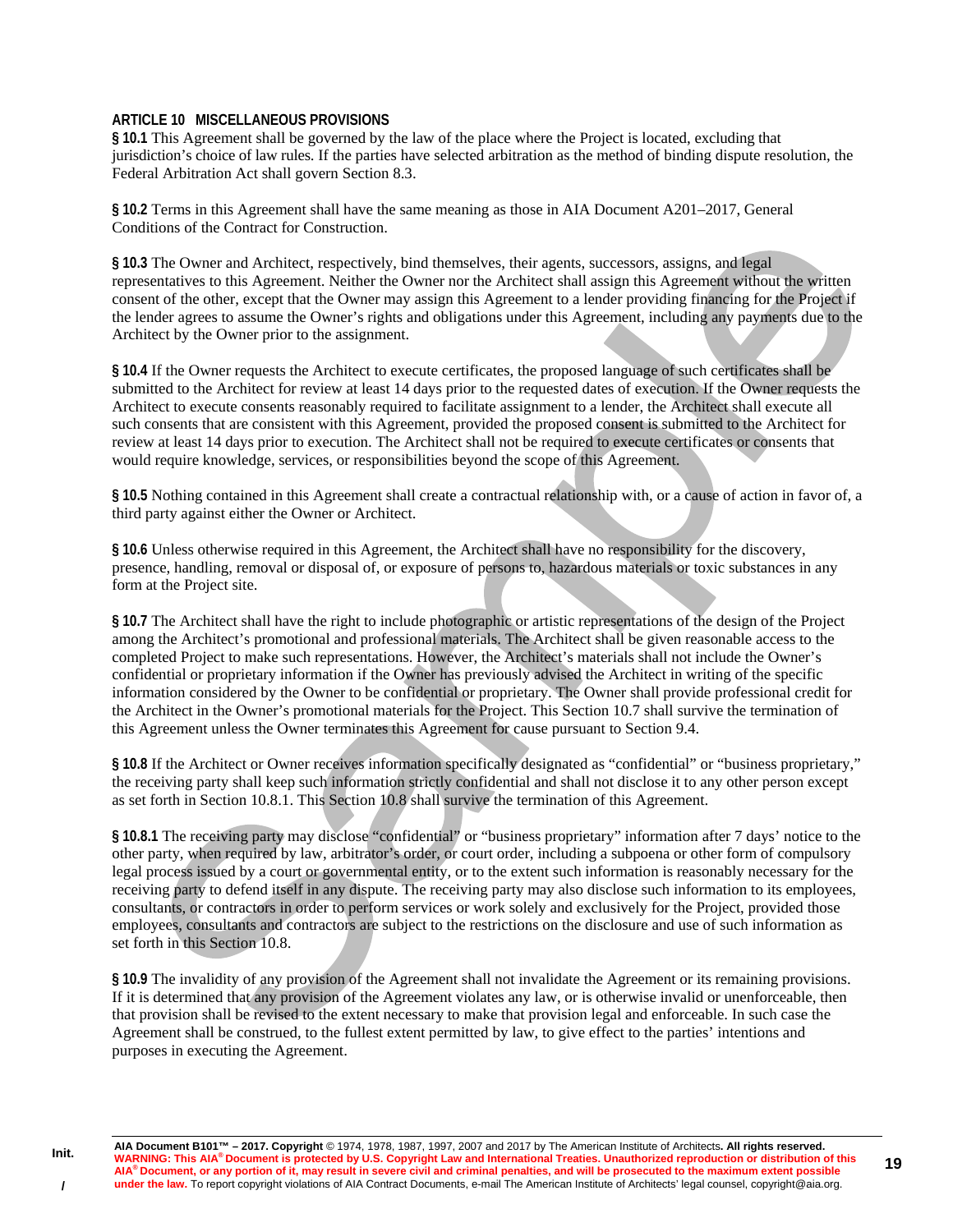#### **ARTICLE 11 COMPENSATION**

**Init.** 

**/** 

**§ 11.1** For the Architect's Basic Services described under Article 3, the Owner shall compensate the Architect as follows:

- **.1** Stipulated Sum  *(Insert amount)*
- **.2** Percentage Basis  *(Insert percentage value)*

 ( ) % of the Owner's budget for the Cost of the Work, as calculated in accordance with Section 11.6.

**.3** Other  *(Describe the method of compensation)* 

**§ 11.2** For the Architect's Supplemental Services designated in Section 4.1.1 and for any Sustainability Services required pursuant to Section 4.1.3, the Owner shall compensate the Architect as follows: *(Insert amount of, or basis for, compensation. If necessary, list specific services to which particular methods of compensation apply.)* 

**§ 11.3** For Additional Services that may arise during the course of the Project, including those under Section 4.2, the Owner shall compensate the Architect as follows: *(Insert amount of, or basis for, compensation.)* 

**§ 11.4** Compensation for Supplemental and Additional Services of the Architect's consultants when not included in Section 11.2 or 11.3, shall be the amount invoiced to the Architect plus percent  $( %)$ , or as follows: *(Insert amount of, or basis for computing, Architect's consultants' compensation for Supplemental or Additional Services.)* 

**§ 11.5** When compensation for Basic Services is based on a stipulated sum or a percentage basis, the proportion of compensation for each phase of services shall be as follows:

| <b>Schematic Design Phase</b>   |             | percent ( |     | $%$ ) |
|---------------------------------|-------------|-----------|-----|-------|
| Design Development Phase        |             | percent ( |     | %     |
| <b>Construction Documents</b>   |             | percent ( |     | $%$ ) |
| Phase                           |             |           |     |       |
| <b>Procurement Phase</b>        |             | percent ( |     | $%$ ) |
| <b>Construction Phase</b>       |             | percent ( |     | $%$ ) |
| <b>Total Basic Compensation</b> | one hundred | percent   | 100 | %     |

**§ 11.6** When compensation identified in Section 11.1 is on a percentage basis, progress payments for each phase of Basic Services shall be calculated by multiplying the percentages identified in this Article by the Owner's most recent budget for the Cost of the Work. Compensation paid in previous progress payments shall not be adjusted based on subsequent updates to the Owner's budget for the Cost of the Work.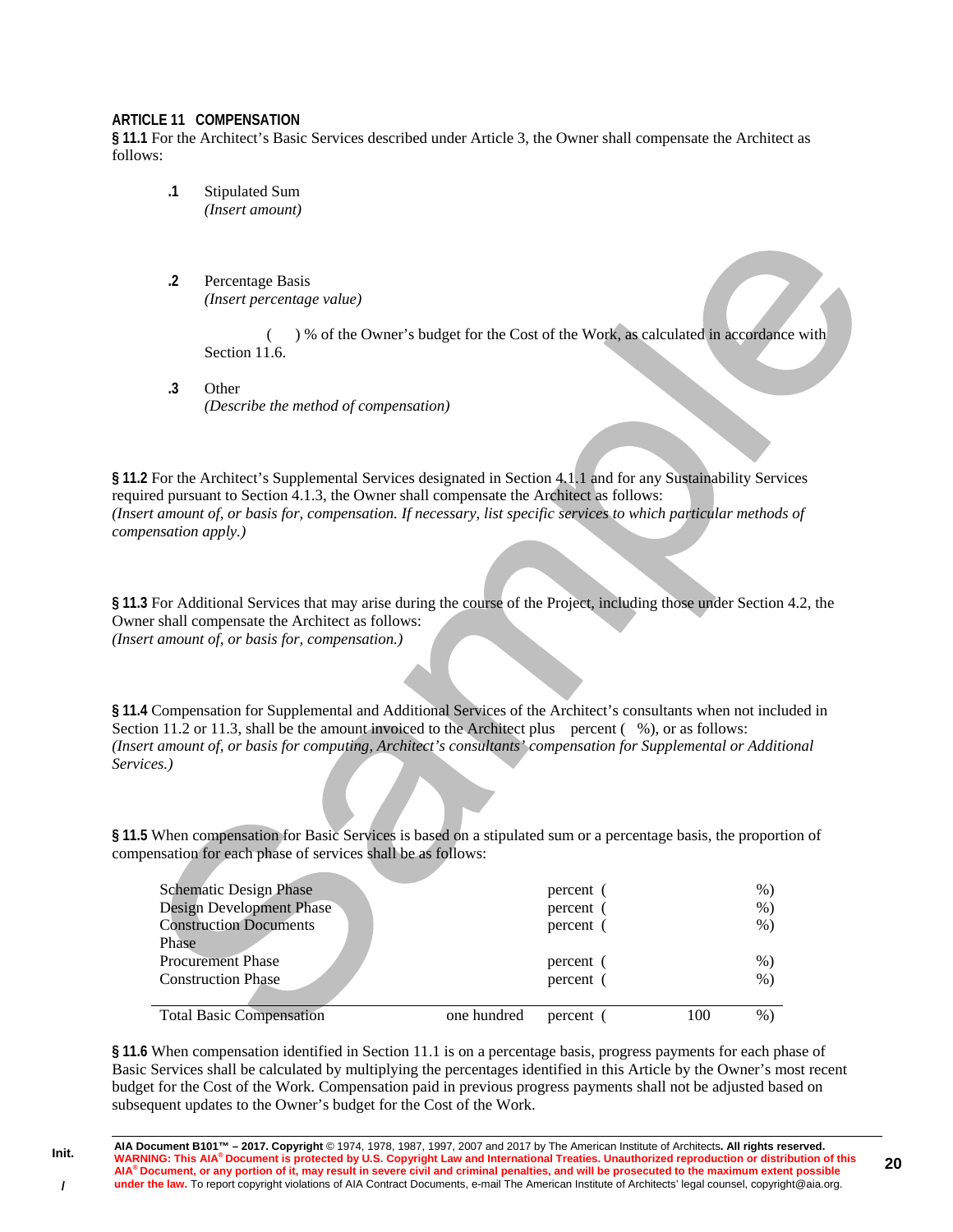**§ 11.6.1** When compensation is on a percentage basis and any portions of the Project are deleted or otherwise not constructed, compensation for those portions of the Project shall be payable to the extent services are performed on those portions. The Architect shall be entitled to compensation in accordance with this Agreement for all services performed whether or not the Construction Phase is commenced.

**§ 11.7** The hourly billing rates for services of the Architect and the Architect's consultants are set forth below. The rates shall be adjusted in accordance with the Architect's and Architect's consultants' normal review practices. *(If applicable, attach an exhibit of hourly billing rates or insert them below.)* 

**Employee or Category**  The Rate (\$0.00) **Rate (\$0.00)** 

## **§ 11.8 Compensation for Reimbursable Expenses**

**§ 11.8.1** Reimbursable Expenses are in addition to compensation for Basic, Supplemental, and Additional Services and include expenses incurred by the Architect and the Architect's consultants directly related to the Project, as follows:

- **.1** Transportation and authorized out-of-town travel and subsistence;
- **.2** Long distance services, dedicated data and communication services, teleconferences, Project web sites, and extranets;
- **.3** Permitting and other fees required by authorities having jurisdiction over the Project;
- **.4** Printing, reproductions, plots, and standard form documents;
- **.5** Postage, handling, and delivery;
- **.6** Expense of overtime work requiring higher than regular rates, if authorized in advance by the Owner;
- **.7** Renderings, physical models, mock-ups, professional photography, and presentation materials requested by the Owner or required for the Project;
- **.8** If required by the Owner, and with the Owner's prior written approval, the Architect's consultants' expenses of professional liability insurance dedicated exclusively to this Project, or the expense of additional insurance coverage or limits in excess of that normally maintained by the Architect's consultants;
- **.9** All taxes levied on professional services and on reimbursable expenses;
- **.10** Site office expenses;
- **.11** Registration fees and any other fees charged by the Certifying Authority or by other entities as necessary to achieve the Sustainable Objective; and,
- **.12** Other similar Project-related expenditures.

**§ 11.8.2** For Reimbursable Expenses the compensation shall be the expenses incurred by the Architect and the Architect's consultants plus percent (  $\%$ ) of the expenses incurred.

**§ 11.9 Architect's Insurance.** If the types and limits of coverage required in Section 2.5 are in addition to the types and limits the Architect normally maintains, the Owner shall pay the Architect for the additional costs incurred by the Architect for the additional coverages as set forth below:

*(Insert the additional coverages the Architect is required to obtain in order to satisfy the requirements set forth in Section 2.5, and for which the Owner shall reimburse the Architect.)* 

### **§ 11.10 Payments to the Architect**

**§ 11.10.1 Initial Payments** 

**Init.** 

**/** 

**§ 11.10.1.1** An initial payment of (\$ ) shall be made upon execution of this Agreement and is the minimum payment under this Agreement. It shall be credited to the Owner's account in the final invoice.

**§ 11.10.1.2** If a Sustainability Certification is part of the Sustainable Objective, an initial payment to the Architect of (\$ ) shall be made upon execution of this Agreement for registration fees and other fees payable to the Certifying Authority and necessary to achieve the Sustainability Certification. The Architect's payments to the Certifying Authority shall be credited to the Owner's account at the time the expense is incurred.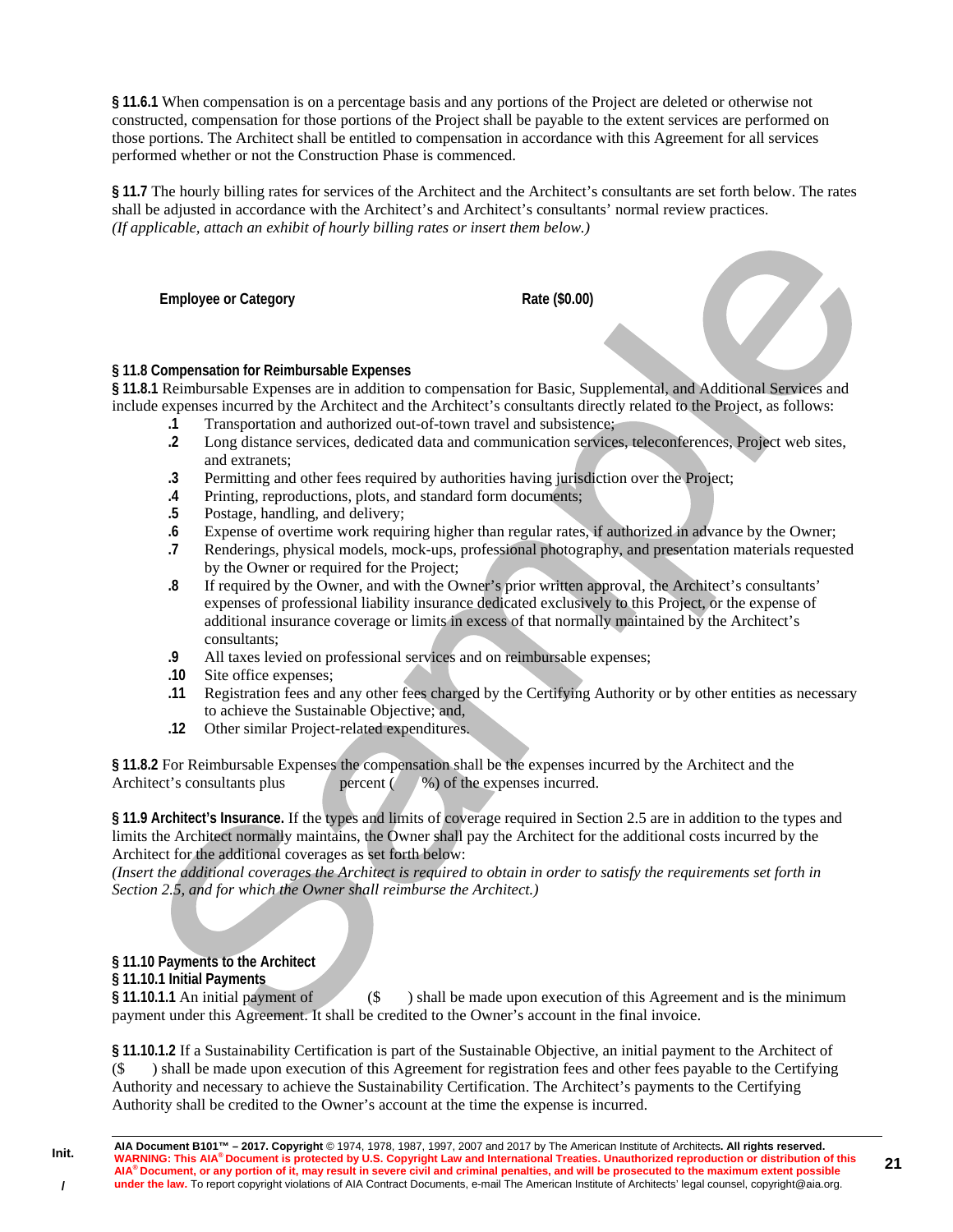## **§ 11.10.2 Progress Payments**

**§ 11.10.2.1** Unless otherwise agreed, payments for services shall be made monthly in proportion to services performed. Payments are due and payable upon presentation of the Architect's invoice. Amounts unpaid ( ) days after the invoice date shall bear interest at the rate entered below, or in the absence thereof at the legal rate prevailing from time to time at the principal place of business of the Architect. *(Insert rate of monthly or annual interest agreed upon.)* 

 $\frac{0}{6}$ 

**§ 11.10.2.2** The Owner shall not withhold amounts from the Architect's compensation to impose a penalty or liquidated damages on the Architect, or to offset sums requested by or paid to contractors for the cost of changes in the Work, unless the Architect agrees or has been found liable for the amounts in a binding dispute resolution proceeding.

**§ 11.10.2.3** Records of Reimbursable Expenses, expenses pertaining to Supplemental and Additional Services, and services performed on the basis of hourly rates shall be available to the Owner at mutually convenient times.

## **ARTICLE 12 SPECIAL TERMS AND CONDITIONS**

Special terms and conditions that modify this Agreement are as follows: *(Include other terms and conditions applicable to this Agreement.)* 

## **ARTICLE 13 SCOPE OF THE AGREEMENT**

**§ 13.1** This Agreement represents the entire and integrated agreement between the Owner and the Architect and supersedes all prior negotiations, representations or agreements, either written or oral. This Agreement may be amended only by written instrument signed by both the Owner and Architect.

**§ 13.2** This Agreement is comprised of the following documents identified below:

- **.1** AIA Document B101™–2017, Standard Form Agreement Between Owner and Architect
- **.2** AIA Document E203™–2013, Building Information Modeling and Digital Data Exhibit, dated as indicated below:

 *(Insert the date of the E203-2013 incorporated into this agreement.)* 

**.3** Exhibits:

*(Check the appropriate box for any exhibits incorporated into this Agreement.)* 

 AIA Document E204™–2017, Sustainable Projects Exhibit, dated as indicated below: *(Insert the date of the E204-2017 incorporated into this agreement.)*

 Other Exhibits incorporated into this Agreement:  *(Clearly identify any other exhibits incorporated into this Agreement, including any exhibits and scopes of services identified as exhibits in Section 4.1.2.)* 

**.4** Other documents:

*(List other documents, if any, forming part of the Agreement.)* 

**/**